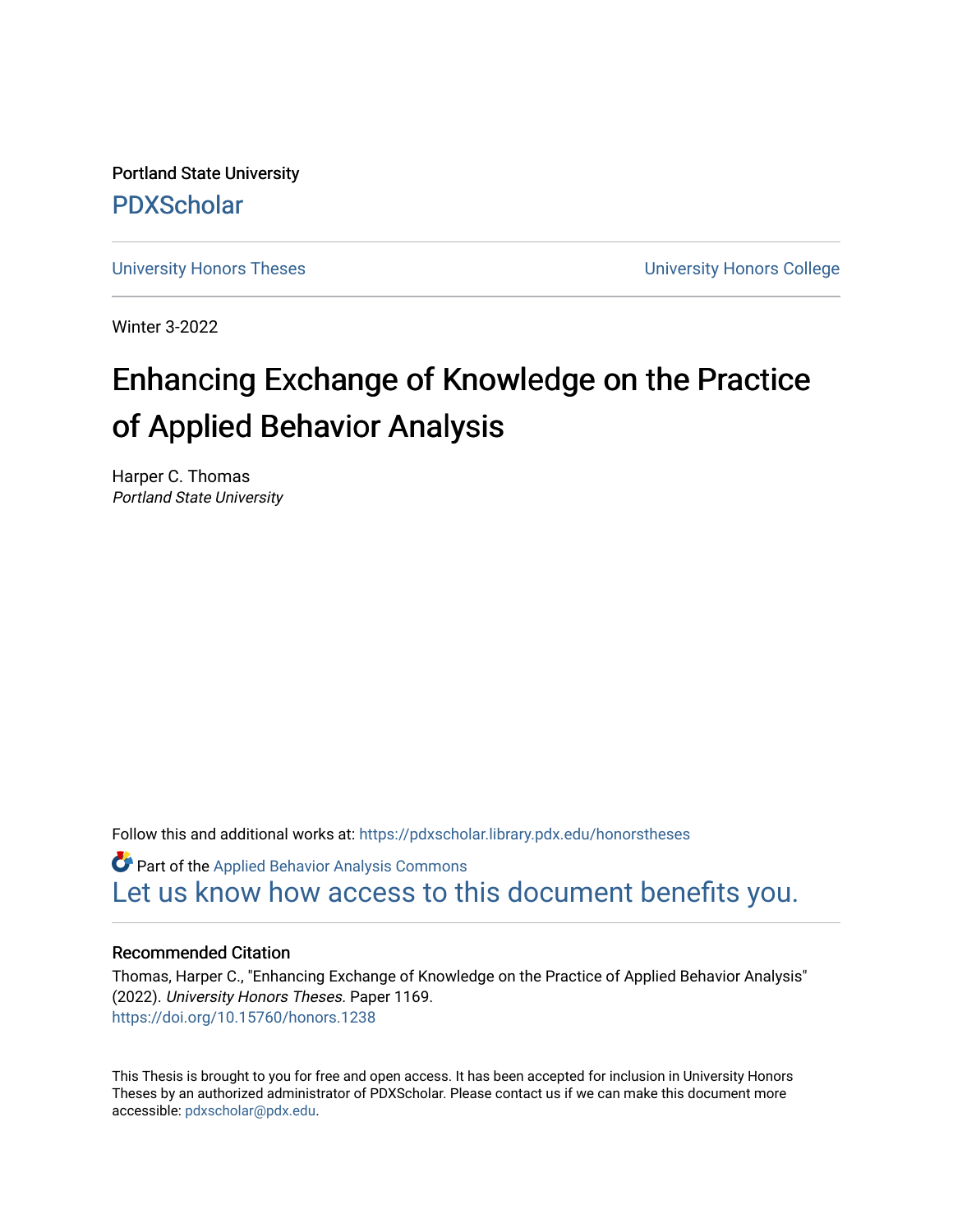# **Enhancing exchange of knowledge on the practice of Applied Behavior Analysis**

Harper C. Thomas

An undergraduate thesis submitted in partial fulfillment of

requirements for the degree of

Bachelor of Science

in

University Honors

and

Psychology

Thesis Advisor

Dr. Brenna Wood

Portland State University

Winter 2022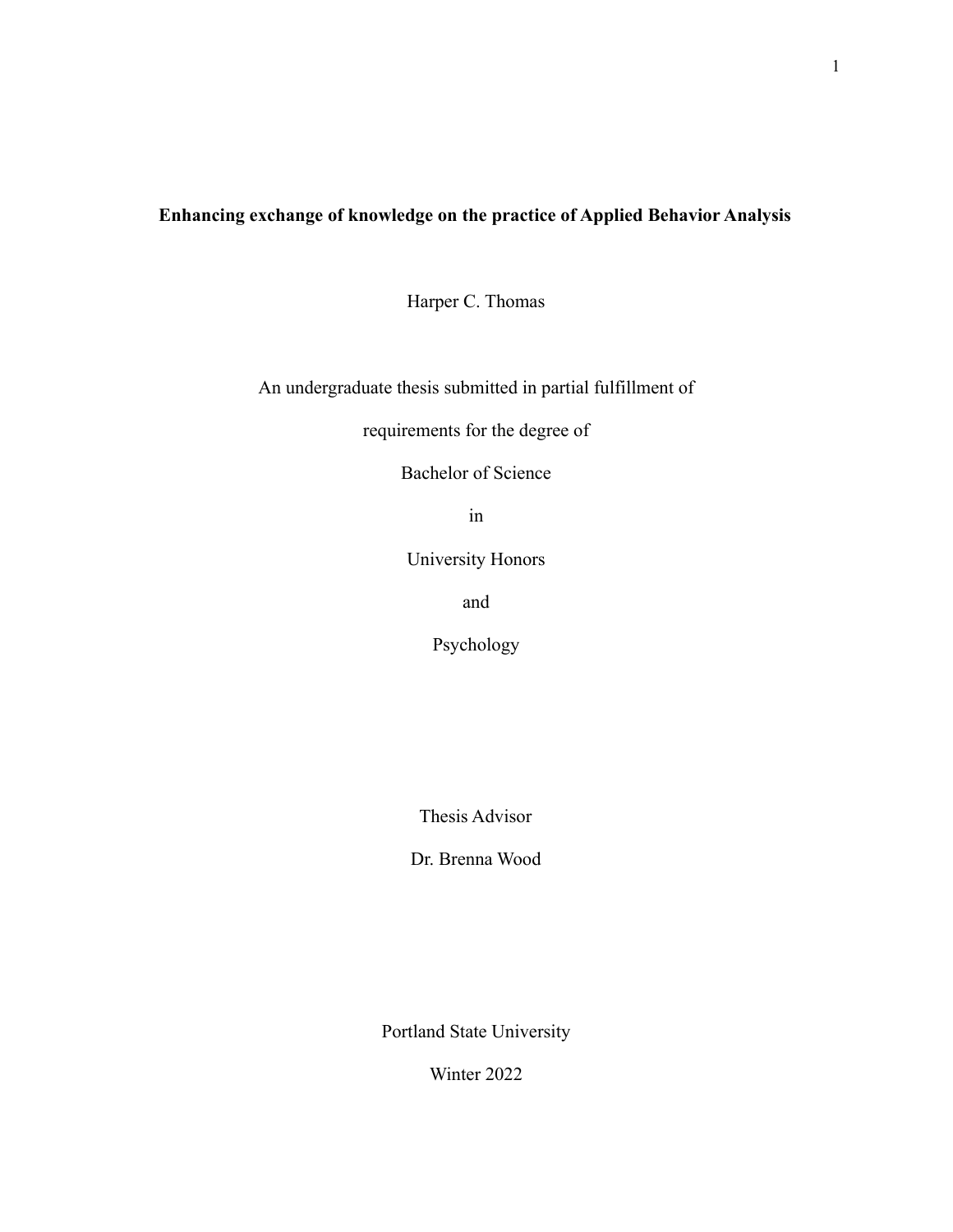# **Enhancing exchange of knowledge on the practice of Applied Behavior Analysis A Note on Language**

Individuals may prefer to self-identify using person-first (i.e., "person with ASD") and/or identity-first language (i.e., "autistic person"). This paper will be using both interchangeably, reflecting language use in research, how autistic people self-identify, and discussions about those on the autism spectrum. Additionally, people on the spectrum may prefer to be called "nonvocal" rather than "nonverbal," which is a common term used in research. When possible, "nonvocal" will be used to identify those who do not use verbal communication and may use other means to do so, such as augmentative and alternative communication devices (AAC). "Nonverbal" will be written to accurately reflect its use in evidence and research.

# **An Overview of ABA**

Applied behavior analysis (ABA) - originally a method of studying behavior - is currently an intervention style that utilizes operant conditioning and behaviorism to teach and address behaviors that support the development of autistic students. As it has developed, ABA has been applied to behaviors of neurodiverse individuals, especially school-age children, to supplement the challenges many of these students face in school. ABA has become a well-known intervention to support the learning of autistic students, who often need support in developing skills such as shared attention, imitation, gesturing, and initiating and/or comprehending social cues (vocal or nonvocal) (Roane et al., 2016).

Several practices that come from ABA methodology are considered amongst the 28 "evidence-based practices" (EBPs) (Steinbrenner et al., 2020). These practices are considered to have "clear evidence of positive effects with autistic children and youth" (Steinbrenner et al., 2020 p.7). While not all practiced strategies and interventions are EBPs, those that do have this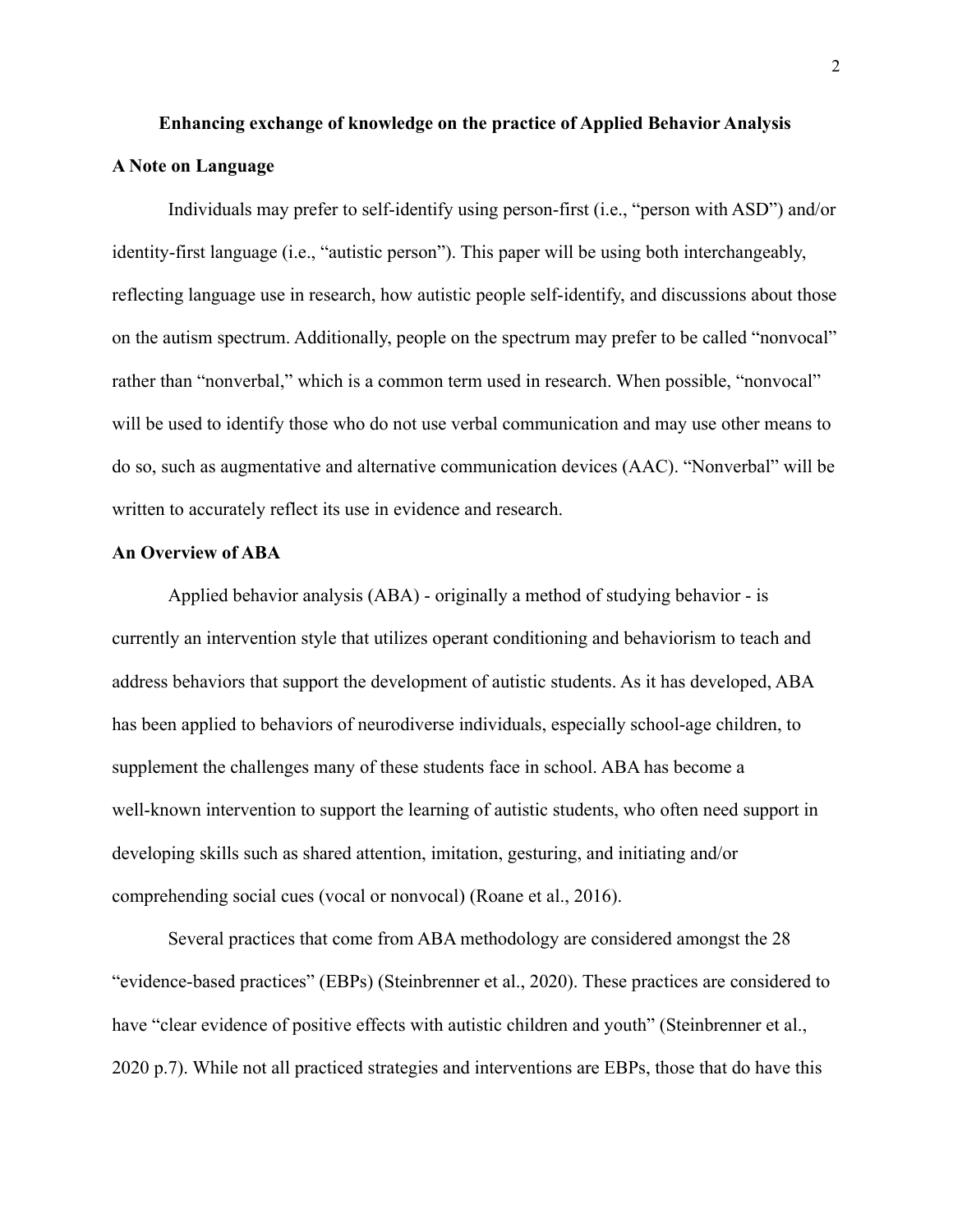designation are distinguished as empirically supported and therefore encouraged for interventions. Other strategies exist that have yet to be studied and supported by research but, based on a professional's experience, have been found to be useful in aiding a student. Some strategies, however, are marketed as effective or as "treatment" for ASD (implying the need to cure autism), such as diet changes, homeopathy, and medication (National Autistic Society, 2019). Such programs are unsupported by research and may cause risk to clients. Investigating and highlighting those that are empirically supported ensures that more efficacious, ethical, and valid practices will be circulated.

ABA techniques are characterized by their identification of a behavior's function (i.e., why it occurs) as well as environmental factors that contribute to its occurrence, which can be adjusted to influence behavior (Dixon et al., 2012). An autistic student who goes through an intervention program at school might experience the following practices if an ABA-based method is chosen by the school psychologist, speech-language pathologist, special education teacher, or a behavior analyst.

## *Functional Behavioral Assessment (FBA)*

When determining the function of a specific behavior in an autistic student, it is common practice to first conduct a functional behavioral assessment (FBA). This assessment seeks to identify possible factors that precede and follow a student's behavior (Wong et al., 2015; Sam & AFIRM, 2015a). The goal is to hypothesize the potential purpose of the behavior of interest and create a plan to address the behavior (Sam & AFIRM, 2015a). Those who conduct FBAs may observe the student in different settings and interview guardians and teachers. FBAs can also be more involved, with the assessor not only observing, but purposefully changing events or factors in the student's environment to see if they affect the behavior of interest. An analysis of ABA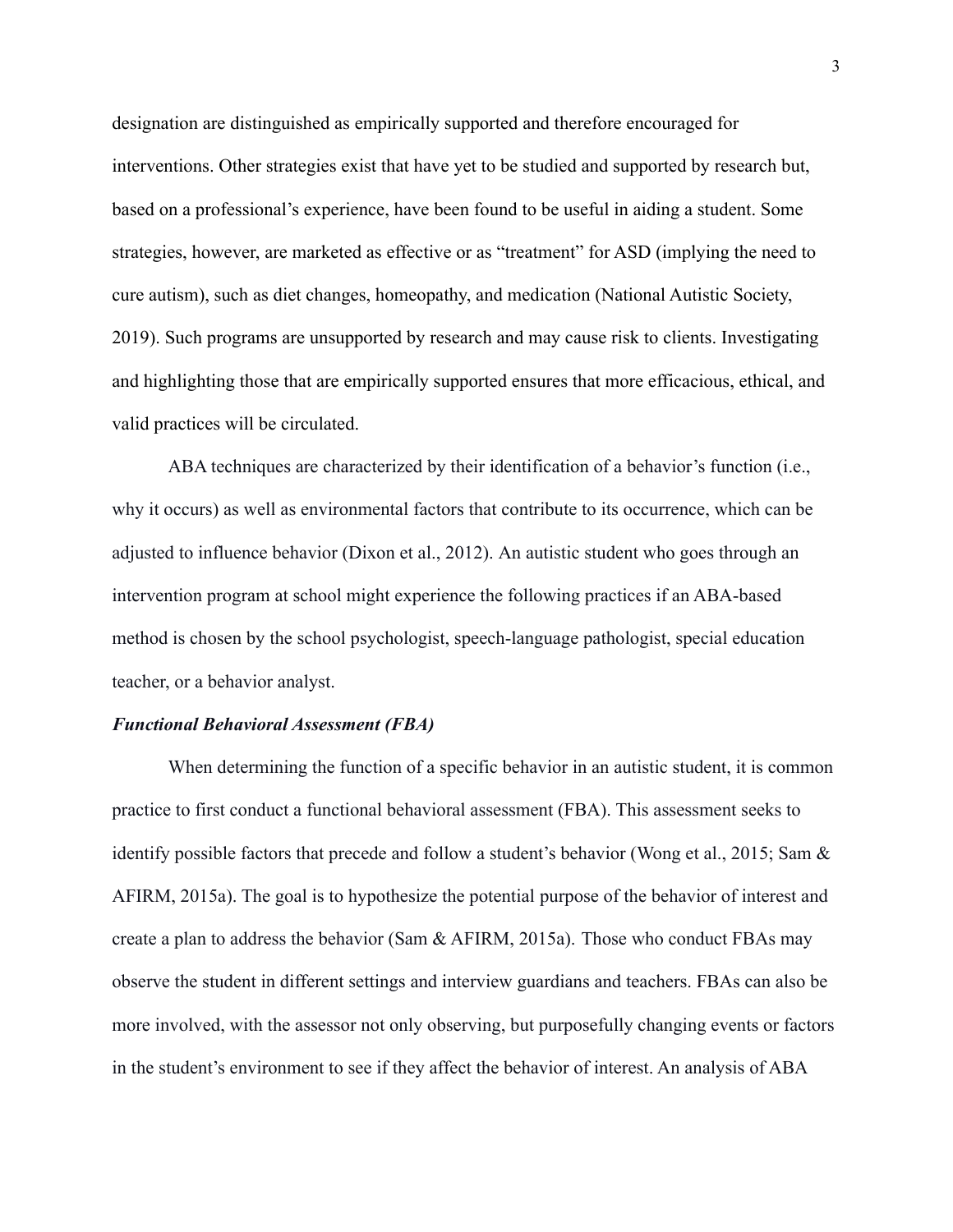practices found that hundreds of studies have shown that intervention plans based on FBAs "are more effective at reducing atypical behavior than are non-FBA based interventions," and lead to the use of more reinforcement-based interventions - often considered ideal in the behavioral therapy world (Roane et al., 2016 p.30).

#### *Reinforcement (R)*

A behavior can be encouraged with reinforcement: anything implemented after a behavior occurs that increases the chance of a behavior (Wong et al., 2015; Sam & AFIRM, 2015d). One example of reinforcement often seen in schools is a token economy, giving a student a token every time they carry out the desired behavior, such as raising their hand to speak rather than calling out. When they collect enough tokens, the student may exchange them for free time, a preferred activity, or a toy. Reinforcement is a highly encouraged method for intervention, as it is often very appealing to the student and is individualized to the child's preferences and motivators. Reinforcement is also often incorporated into other strategies, as it is easy to use, implement, and layer with other methods.

# *Prompting (PP)*

Prompting is another ABA-based method commonly used in schools. Prompting is "a cue or signal provided" from a teacher given to the learner to achieve a behavior (Sam  $\&$  AFIRM, 2015c). Students can be prompted in several ways towards a response, through visuals like pointing, verbal cues, and instructional videos or images. Prompts can provide added scaffolding when a student is learning new behavior and lead to mastery of that behavior with practice. Over time, it is expected for the prompter to fade the use of the prompts to allow for internalization of and independence with the skill (Sam & AFIRM, 2015c). Prompting can be as simple as finding their seat in class by pointing where to go or more complex in showing a visual chart of how to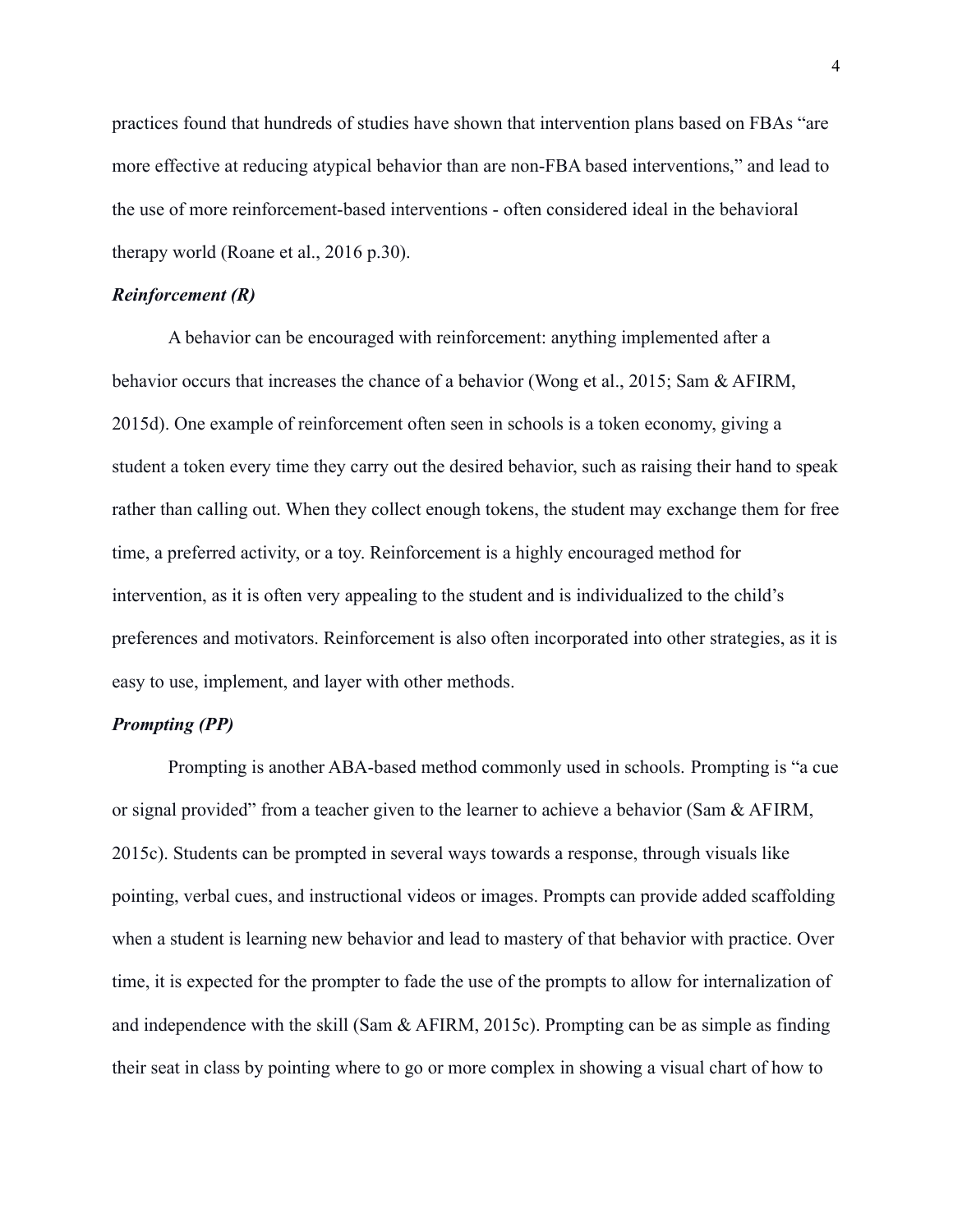wash their hands. Prompting also provides a chance for students on the spectrum to practice imitation of others and modeling behaviors - a task many on the spectrum struggle with (Scott 2019).

# *Discrete Trial Training (DTT)*

DTT is a useful tool for introducing a new behavior in response to a stimulus (Sam  $\&$ AFIRM, 2016). DTT is one of the earliest ABA methods, developed in the '70s, and focuses on breaking down a behavior into smaller teachable steps that are taught repeatedly to a student (Roane et al., 2018). Students are prompted to say or do a certain response and are reinforced when they do it correctly, such as identifying an object. DTT is quite straightforward and is often viewed as the only style used in ABA, resulting in a rather narrow perspective of what ABA entails (Demchak et al., 2020; Simpson, 2001). While there are certainly more methods from ABA, DTT has been evolving as well, leading to engaging and personalizable tools such as the Picture Exchange Communication System (PECS). PECS is a form of alternative communication to assist communication deficits, which can be used as early as preschool (Steinbrenner et al., 2020; Sam & AFIRM, 2015b). Students are taught to give a picture or symbol to a teacher in exchange for the actual item - very similar to the prompt and delivery of a verbal or physical response in DTT. PECS has added steps in its process focused on building sentence structure from the images and responding to the question "What do you want?" which can be incredibly helpful in self-advocation for a student's needs and wants. As a student's skill increases, PECS can become more complex and commentation throughout the day becomes easier with more words and phrases acquired.

#### *Pivotal Response Training (PRT)*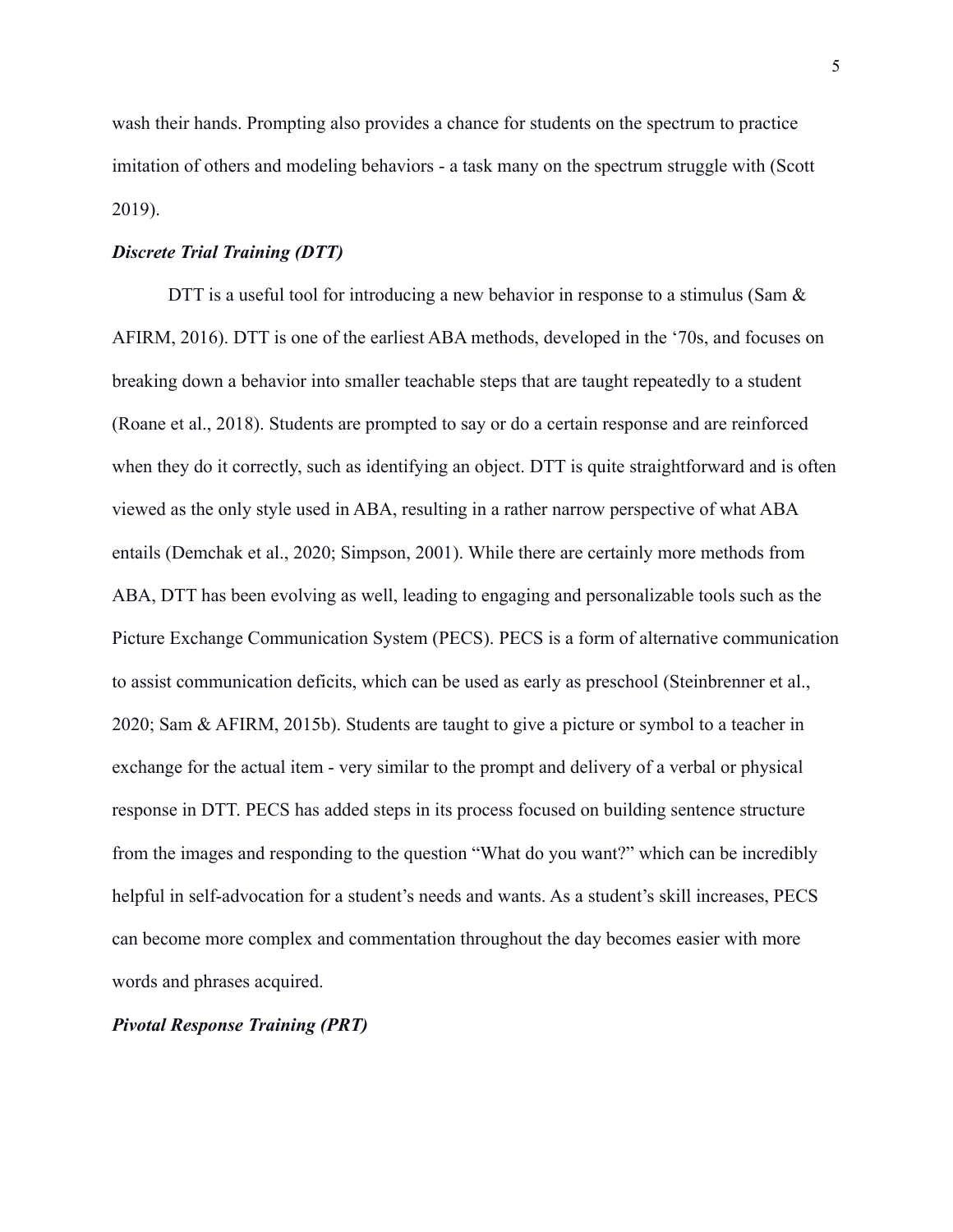This method of ABA intervention is naturalistic, focusing on "motivation, responsivity to multiple cues, self-management, and social initiations" (Brock et al., 2017, p.2224). PRT can be implemented throughout the school day within typically occurring activities and routines, such as recess or free time, which are full of natural opportunities to practice social skills. To keep students motivated, PRT incorporates student choice whenever possible (i.e. picking the toy to play with) and varying the tasks that are requested of them. Moreover, peers and teachers of students with ASD can be trained to implement PRT (Brock et al., 2017; Suhrheinrich et al., 2018). Similar to DTT, implementers are taught to recognize how a task - such as putting on a coat for recess or playing with another student - can be broken down into steps that they assist the student in completing. As the student practices, the support provided by their peers or teacher can be faded. It is the responsibility of those implementing PRT to vary the tasks and responses to keep the learner engaged and grow awareness that processes are not always linear. For example, there is great applicability in this method as well as the desirable factor of personalization. PRT can be tailored to events and environments the student frequents.

# *Punishment (P)*

A final practice worth mentioning due to contention over its level of use is punishment which is not designated as an EBP by the National Clearinghouse on Autism Evidence and Practice (2020). In behavioral therapies, punishment is considered as anything that follows a behavior that decreases the likelihood that it will continue in the future (Trump et al., 2018). While the term "punishment" has a negative connotation - and has in the past accurately included the use of harmful methodology - modern ABA does not prescribe to use of harmful methods. Instead, punishment implies "response-contingent delivery, removal, or withholding of stimuli" that would decrease the likelihood a behavior would occur (Wilder et al., 2021). For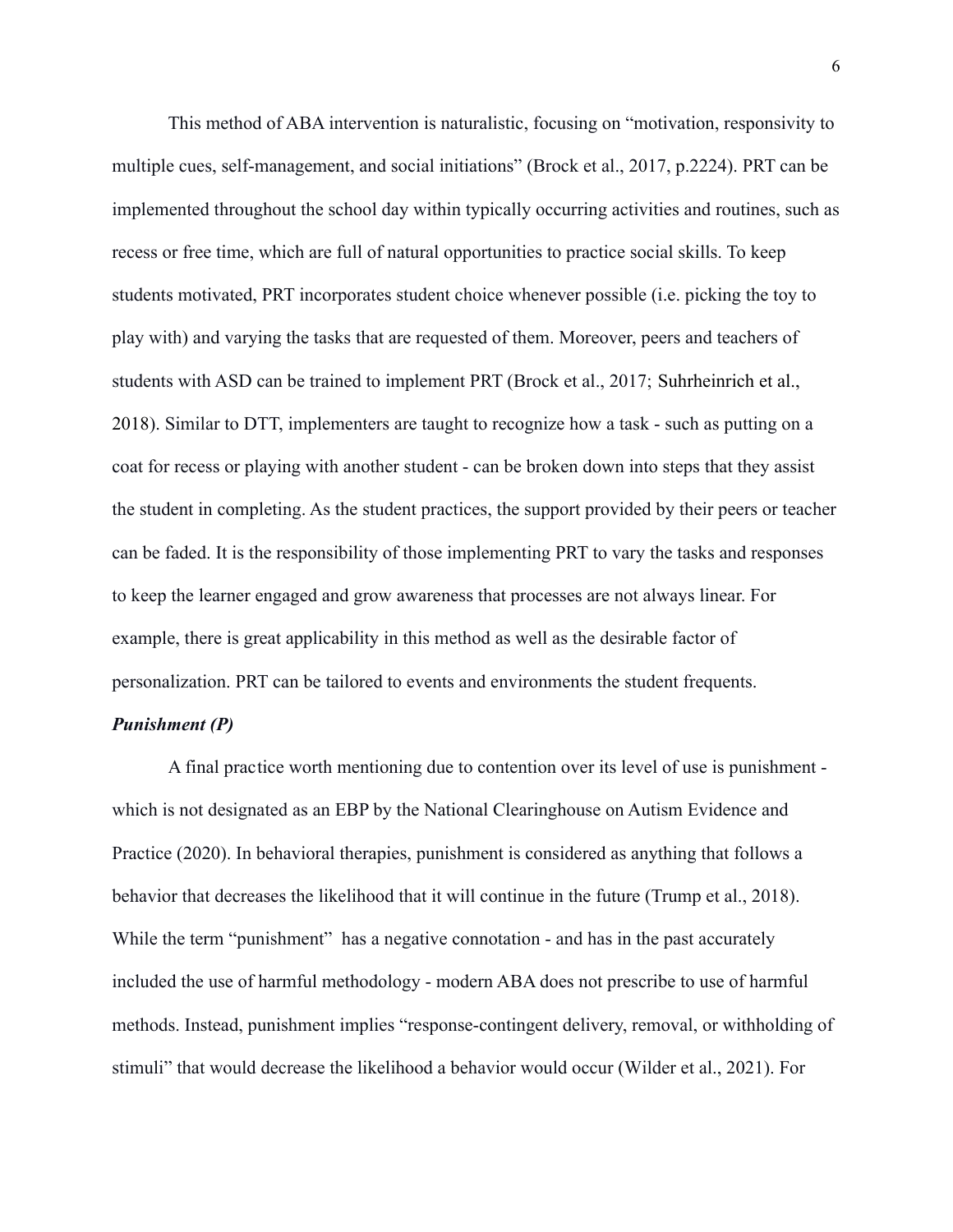example, a desirable item like a toy may only be made accessible when the student exhibits the target behavior. In the Behavior Analyst Certification Board®'s (BACB®) ethics code, it is required for Board Certified Behavior Analyst®'s (BACB®) to use all other methods (like those previously mentioned) before resorting to punishment (BACB, 2020, p. 12). This measure is in place as there are concerns over its possible side effects and the possibility for some punishment methods to be more restrictive or intrusive. Punishment methods may also at first increase an unwanted behavior, thus requiring consistency in its delivery and timing if it is utilized (Trump et al., 2018). Punishment is not implemented in modern ABA arbitrarily or with intent to cause harm or discomfort to the student. This is one of the several components of ABA that lack clarity when discussed amongst professionals in different fields, contributing to an ongoing debate of ABA's efficacy and value.

# **Relevance of Topic**

ABA is a developing field that yields extreme benefits for those who receive the proper implementation of the intervention style. Social, learning, communication, and more implicit skills from the "hidden curriculum" can be successfully taught through ABA techniques.

The hidden curriculum includes "specific requirements and behaviors that an individual is implicitly supposed to know for each of the different environments and grouping structures they encounter" (Scott, 2019 p. 122). While the hidden curriculum is often acquired quickly, many with social impairments (such as those associated with ASD) struggle to gather this information without explicit instruction. Interventions such as ABA seek to supplement this knowledge gap by teaching these everyday skills in a variety of ways - fitting the best method to the individual.

Despite ABA's proven usefulness, it is frequently met with outdated perceptions of what ABA's goals are by the public, professionals in various fields, and published articles (i.e. Shyman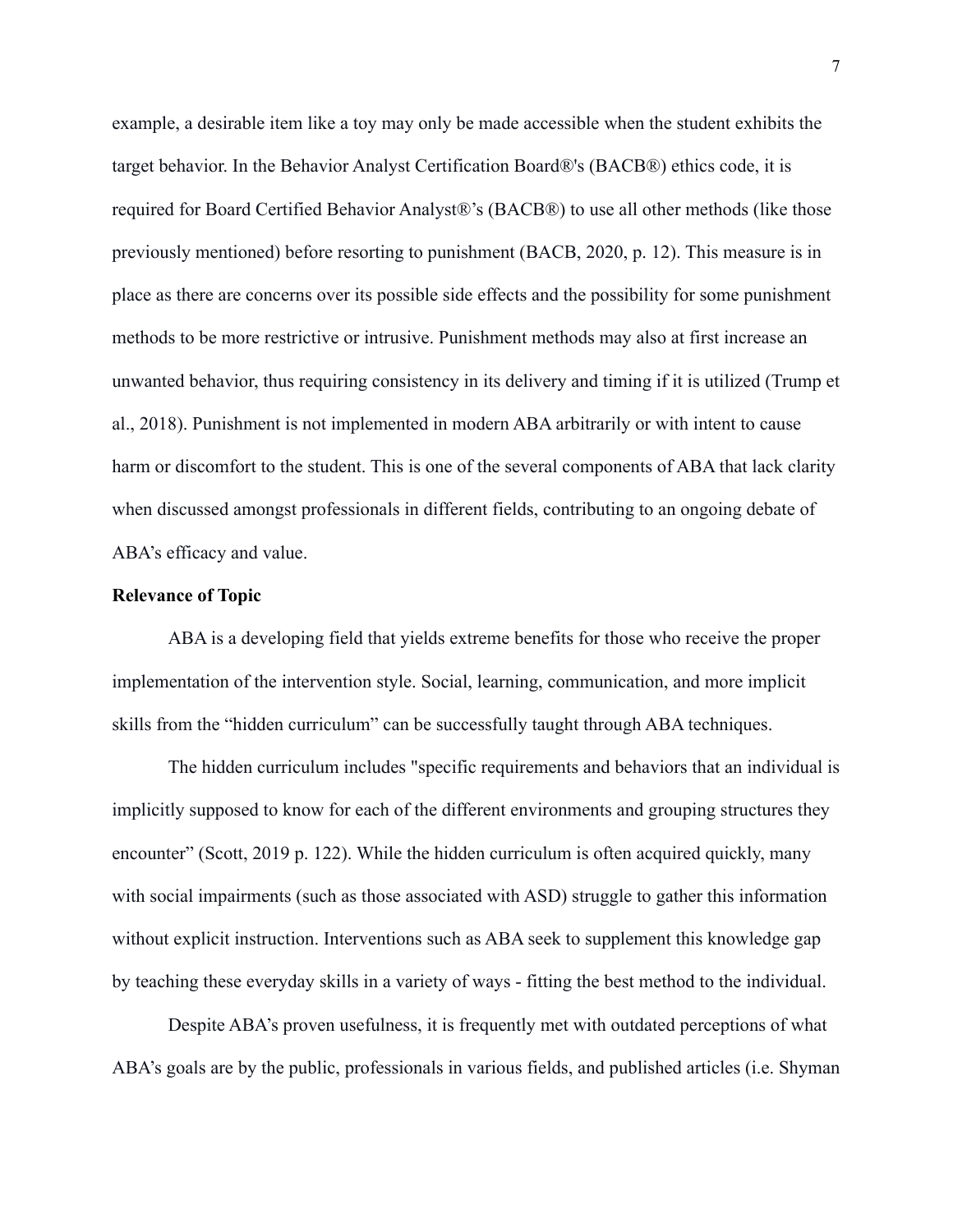2016). The aforementioned practices of ABA may be implemented in other fields under different names and terminology, possibly causing those practitioners to not realize that they share methodology with ABA; the same ABA that they might discourage when the term "ABA" is invoked. Misrepresentation of ABA "may be harmful to individuals who could benefit from ABA but avoid it" due to mixed messages causing uncertainty (Cox et al., 2018, p. 278). However, these misconceptions can be starting points for meaningful discussions with the intent to clarify what modern ABA interventions entail. If such discussion is fostered and encouraged, more people could be confident in accessing it.

Many professionals utilize interventions grounded in ABA, including psychologists, special educators, speech therapists, and occupational therapists. Starting in 1998, practitioners began to be licensed by the nonprofit Behavior Analyst Certification Board® (BACB®) (Roane et al., 2016). Currently, 33 states have licensure programs to certify and regulate practicing behavior analysts (BACB). State-level BCBA organizations hold licensed practitioners to an ethics code that details their responsibility in practice and those they work with, teach, and research. In Oregon, some school districts hire BCBAs who are licensed by the Oregon Health Authority's Behavior Analysis Regulatory Board ). One pathway to BCBA certification requires 2,000 hours of field experience (a portion of which, supervised), a concentration of coursework in ABA, and a degree from a qualifying institution - after which, a comprehensive passing exam is taken<sup>1</sup>. Senate Bill 358<sup>2</sup>, passed in 2021 reiterated the allowance for behavior analysts to provide care in the state. This bill also allows for insurance to cover the costs of ABA services.

ABA is evolving; within the last few years alone, BACB has enhanced member requirements, their ethics code, expected language use, and standards for those under their

<sup>&</sup>lt;sup>1</sup> For more details, please refer to: <https://www.bacb.com/bcba/>

<sup>&</sup>lt;sup>2</sup> See bill at: <https://olis.oregonlegislature.gov/liz/2021R1/Measures/Overview/SB358>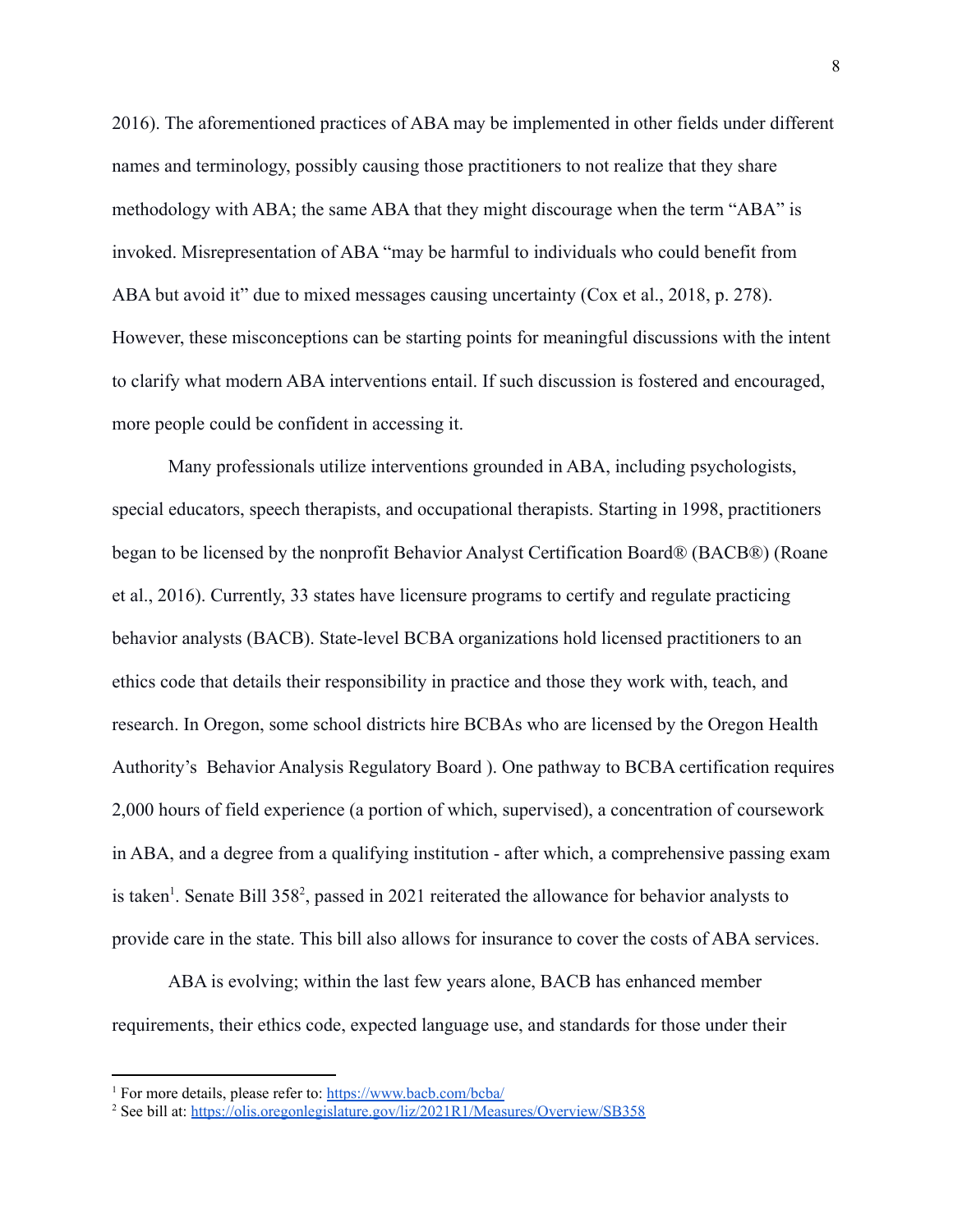certification (BCBA, 2021). There are also potential avenues of improvement in how ABA education is taught and maintained (Fennell & Dillenburger, 2018). There are currently pushes for interdisciplinary exposure and cooperation, with aims to dispel outdated stereotypes about the intervention style and to collaborate on providing care for clients (Hanley, 2021; Kelly et al., 2019). Along with the growth in ABA are counter-arguments against the practice - from researchers, professionals, families, and autistic individuals. Concerns include terminology use, advocation for autistic individuals (Cox et al., 2018), ethical concerns (Wilkenfeld & McCarthy, 2020), that supporting research lacks adequate data collection (Roane et al., 2016; Mohammadzaheri et al., 2014), and a conflict of interests in autism intervention researchers causing bias in results (Bottema-Beutel & Crowley, 2021). Those who make these claims push for the advancement and improvement of ABA - hoping to improve its application and encourage the use and enforcement of other methodologies by state regulations.

A portion of the backlash against ABA comes from autistic individuals who are included in the growing neurodiversity movement. This movement includes anyone who has "a condition that renders their neurocognitive functioning significantly different from a "normal" range and neurotypical people who advocate for the latter's rights" (Kapp, 2020 p. 2). Furthermore, the movement seeks to call out existing stigmas and reclaim the medical categories put on them (Kapp, 2020). Listening to these first-hand accounts and investigating where ABA went wrong for them is key to improving the practice. Their opinions will be considered when making recommendations in this proposed thesis.

#### **Thesis**

The degree of discord in the field calls into question the level of endorsement it is given as the most recommended practice to be provided to K-12 students (Gorycki et al., 2020). The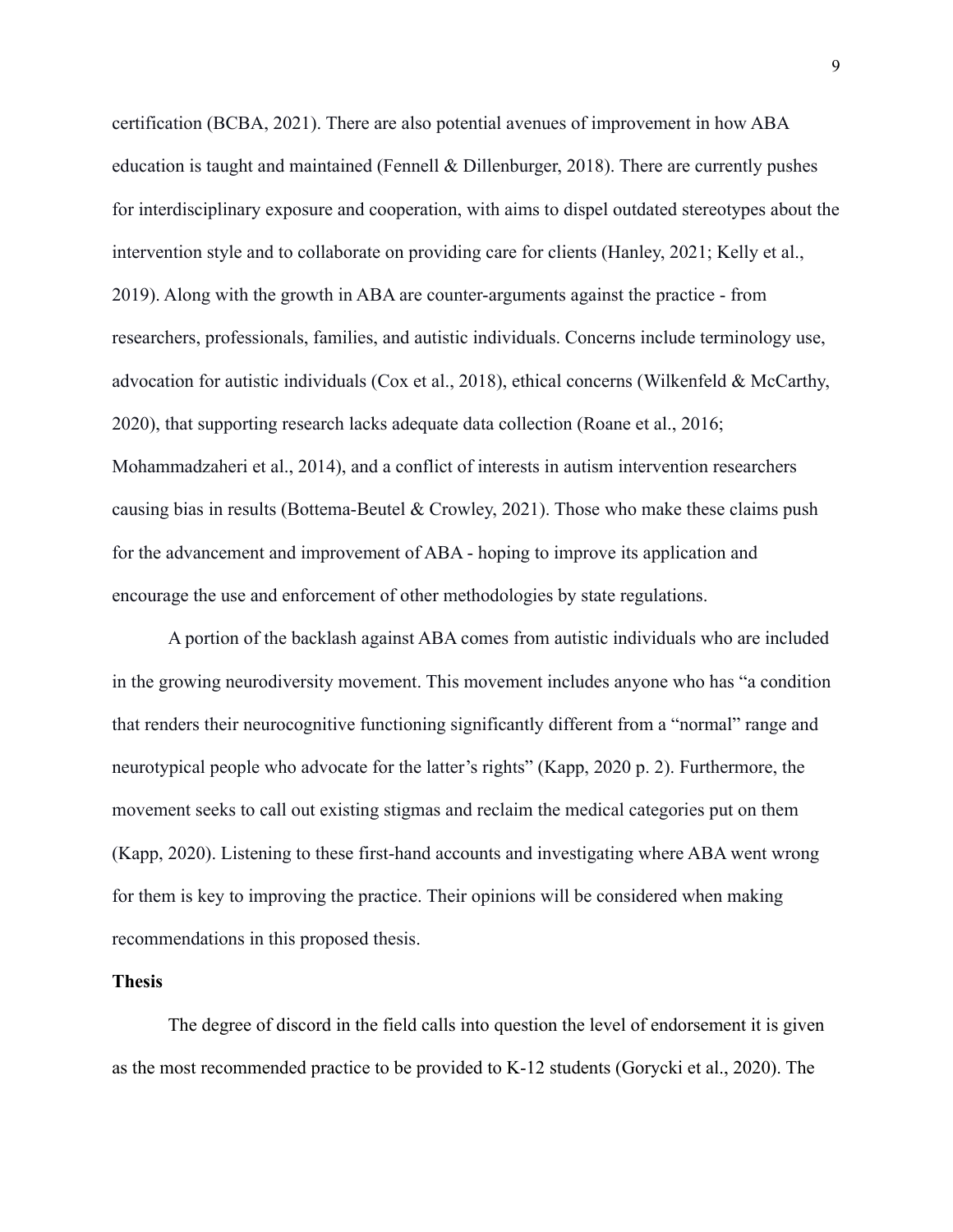purpose of this thesis is to A) demonstrate the act of translating the rhetoric of behavioral therapy into more understandable explanations, B) characterize the disconnect between ABA supporters and non-supporters, and C) suggest ways to reconcile the discord through recommending changes for university-level ABA programs. I argue that ABA programs will benefit through greater inclusion of interdisciplinary and provider-client collaboration in their curriculums to increase its success when implemented in the field. Programs must also instill a desire to discuss, respond and act on criticisms they may face to promote a more approachable and accessible ABA. Collaboration, responsiveness, and accessibility can support the evolution of ABA into an increasingly holistic, adaptive method. Such practice will both enhance students' education and public perception of ABA to prove its goal is to support individualized student experience and learning.

#### **Literature Review**

One of the traditional definitions of applied behavior analysis is the application of behaviorism principles to influence specific behaviors (Baer, Wolf, & Risley, 1968). Behaviorism is based on the belief that all behavior is a response to stimuli and serves a function (Demchak et al., 2020). By identifying what occurs before behaviors (antecedent), the characteristics of that behavior, and what follows (consequence), ABA practitioners can implement practices that support the individual's needs. Finding the function of the behavior (e.g. conducting an FBA) is the encouraged first step to aid in identifying the most appropriate intervention to address a challenging behavior that an individual might be exhibiting. As the field has developed, ABA supporters and researchers seek to improve the practice and expand the ideology it was founded on. Not just looking at the isolated behavior-stimuli interaction, but the person's internal and external environments.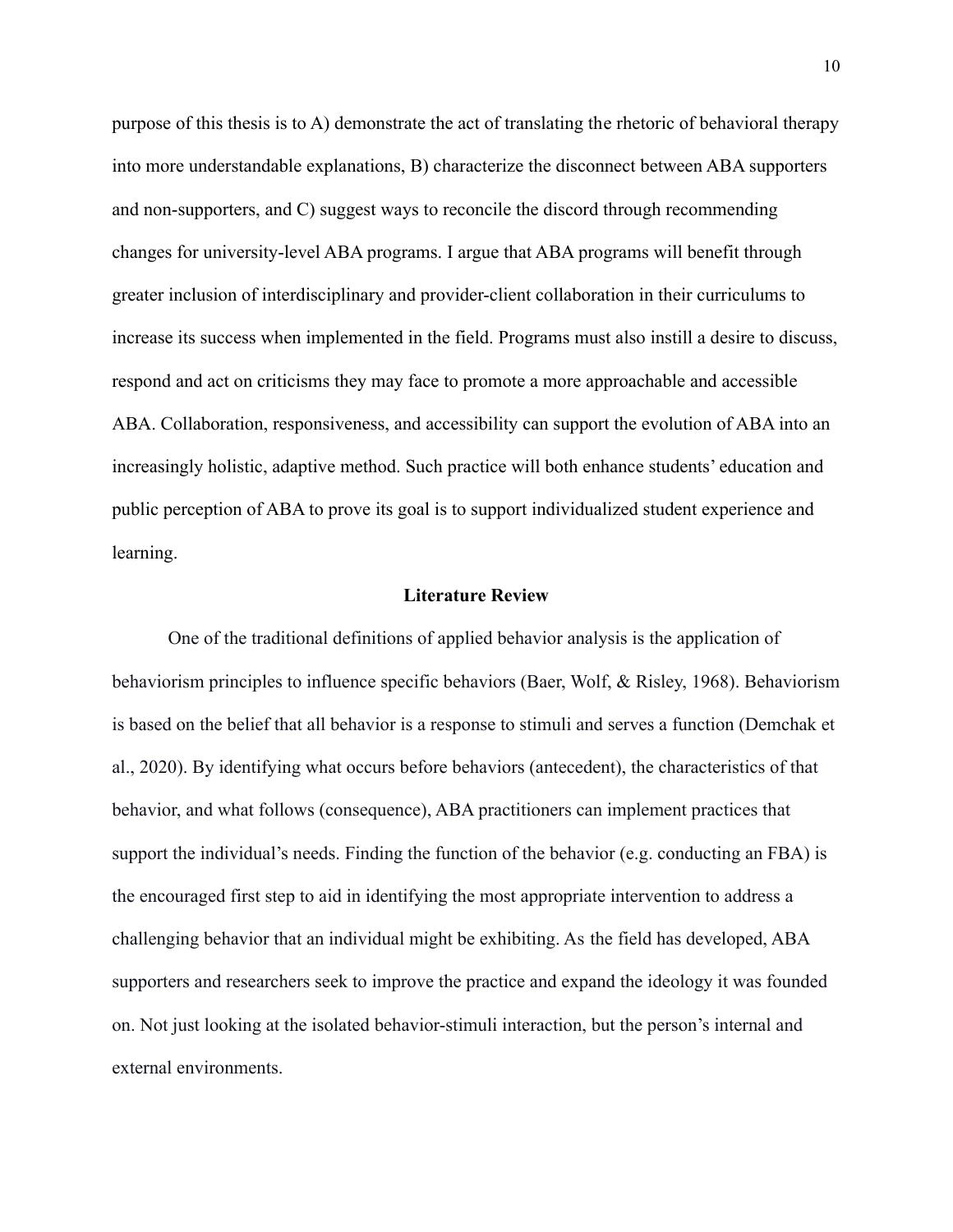What and how interventions are practiced has changed since ABA's development in the late '60s. Like many fields, behaviorism was not immune to biases. An early vein of ABA focused on changing innate characteristics of people rather than teaching skills, which is the more appropriate application that is used today. LGBTQ+ and neurodiverse populations, for example, were seriously misunderstood, pathologized, and thought to be capable of unlearning sexual or undesired (by the neurotypical practitioners) behavioral preferences through ABA (Conine et al., 2021). Autism was thought originally to be a behavioral response by children when their mothers were either too overbearing or distant; many thought children with autism were incapable of being helped (Kirkham, 2017).

Biases combined with ableist and inconsiderate theories led to poor initial 'treatments,' seeking to make children on the spectrum "indistinguishable" from their neurotypical peers. Charles Ferster, a collaborator with renowned behaviorist B. F. Skinner, in 1961 was the first to apply behaviorist methods to autism (Kirkham, 2017). Fester developed the terms 'refrigerator mothers' and 'smother-mothers,' placing the blame of autism development on them. His methodology was to lock a child with autism in a box daily for a year, which resulted in subdued tantrums from that individual. Behavior analyst Ole Ivar Lovaas used forceful, often painful measures that he called 'aversives' to enforce assigned-gender behaviors and neurotypical-appearing behaviors in children (Kirkham, 2017). Spanking, electric shocks, and withholding food were all used and claimed to cause changes in targeted characteristics (Kirkham, 2017). Similar practices were utilized on LGBTQ+ individuals in "conversion therapy," when it was once supported that "therapy" could change someone's sexual orientation, sexuality, or desire to express their chosen gender (Conine et al. 2020). It must be noted that Lovaas' results were not replicated, and conversion therapy has been found to cause harm and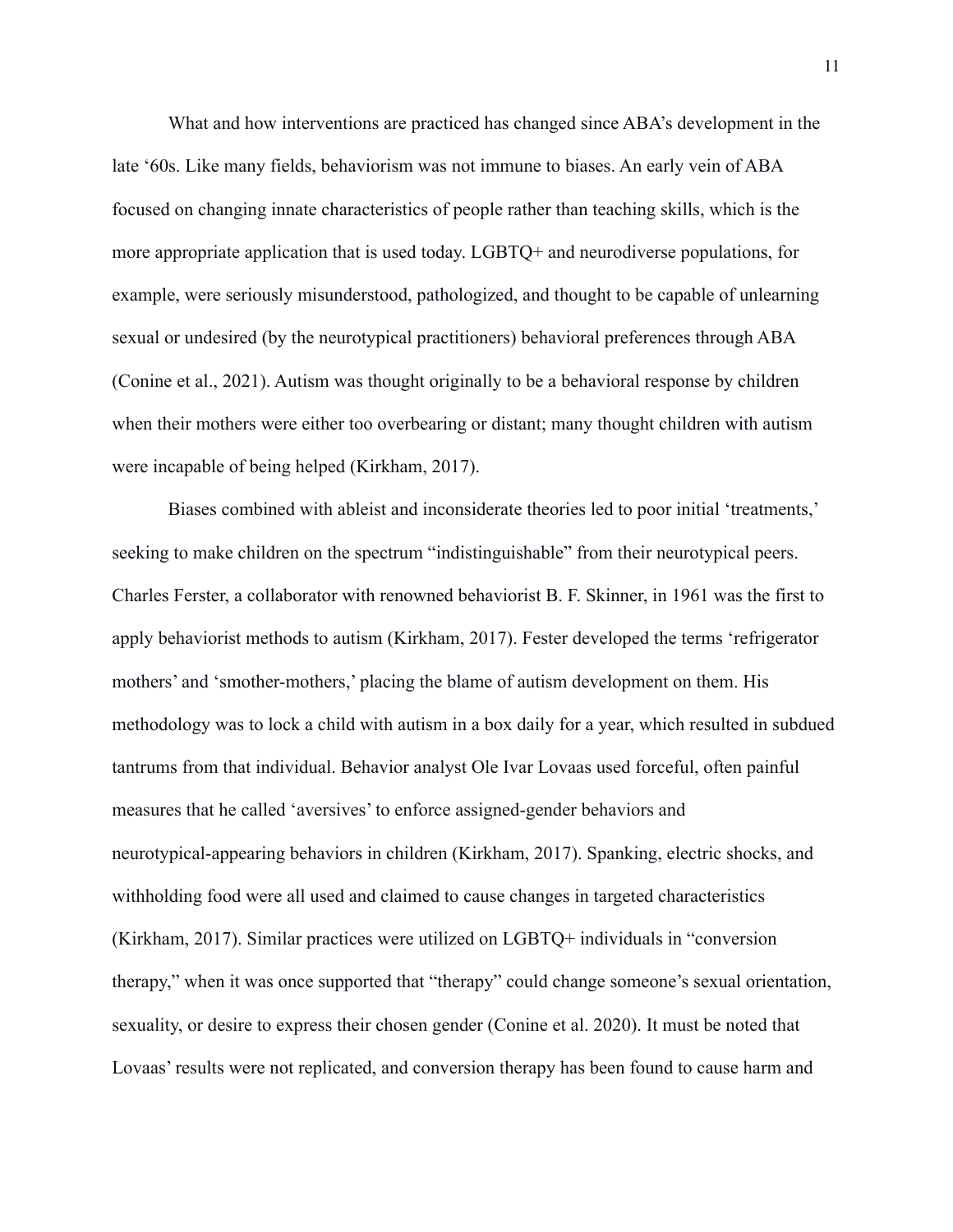lasting trauma in those it has been forced on (Conine et al. 2020; Kirkham, 2017). In solidarity with efforts to have Lovaas' articles redacted from the *Journal of Applied Behavior Analysis*, his research will not be directly cited in this thesis.

Lovaas' work received a great deal of media attention, overbearing much of the dissent of his methodology by his contemporaries in the field (Dixon, Vogel, & Tarbox 2012). The study of autism and modern perspectives gained momentum with the work of other researchers such as Michael Rutter (1972). Rutter encouraged the focus on autism to view autism not as psychotic expression, but as a cluster of language and social impairments that could be noticed soon after birth (Kirkham 2017). Even earlier, the work of Baer, Wolf, and Risley (1968) made meaningful statements about the roles of professionals with those they are working with in ABA. These authors stated the pillars of ABA practices: that it is applied, behavioral, analytic, technological, conceptually systematic, effective, and generalizable. As early as the '60s, behavior analysts were supporting work that articulately studied and described behavior relevant to the individual's world. Additionally, Baer et al. acknowledge that "any change [in the behavior under study] may represent a change in their observing and recording responses, rather than in the subject's behavior" (1968). This statement acknowledges that the observer or implementer of behavior analysis is not independent of influencing who they're working with. They have a responsibility to reflect on their actions as well as the individual's environment to find what brings about success most naturally while keeping in the bounds of what is expected in the procedure. Such sentiment in the late '60s strongly contrasts compared to Lovaas' harmful and unsupported methodology. There is, however, the possibility of problematic subjectivity or variability in intervention procedures (i.e. deeming what behaviors need changing). While the authors accurately identify the problems - which remain relevant today - they make no indication as to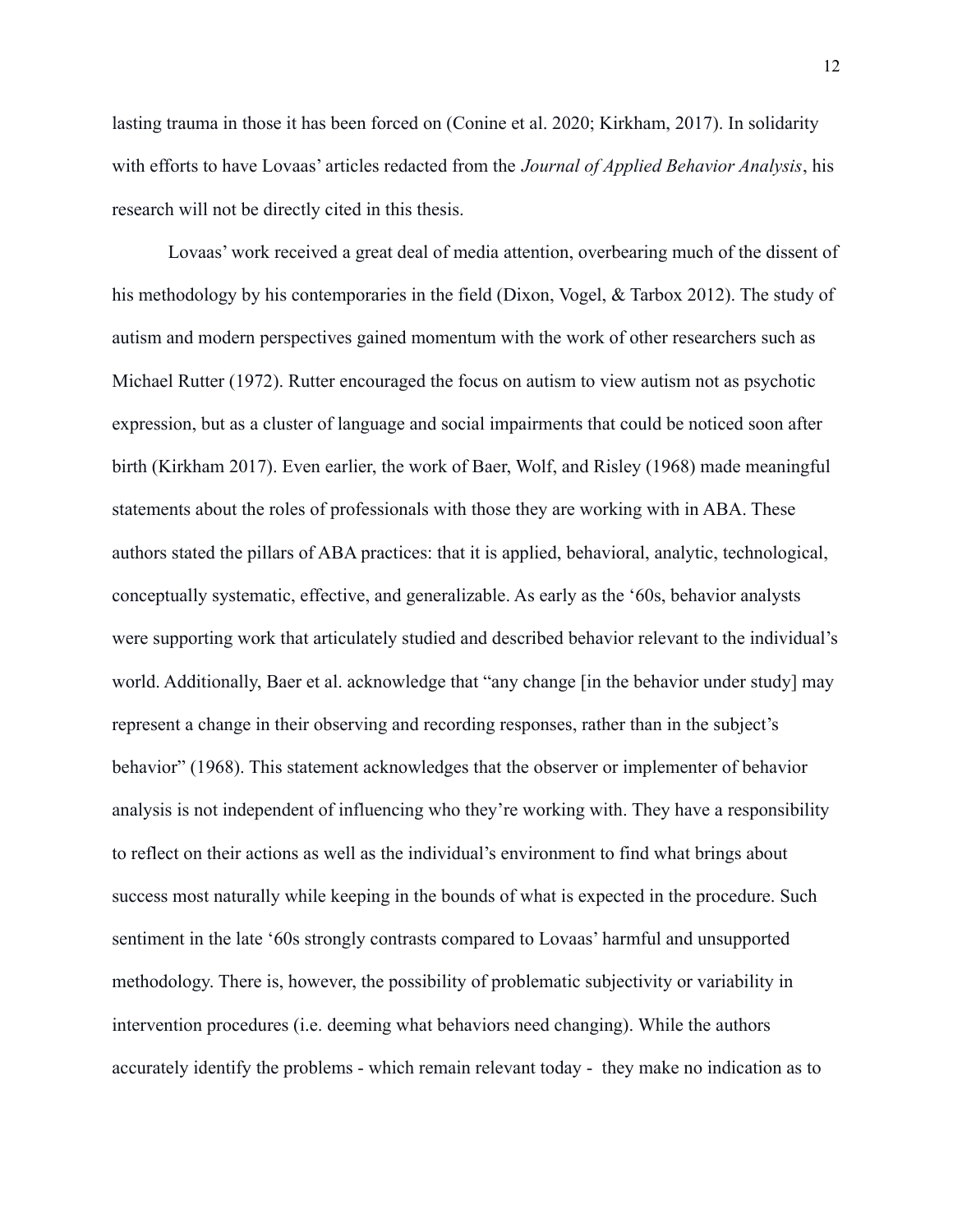*how* to decrease its likelihood (Baer et al., 1987). ABA professionals have a responsibility to seek out these answers through research and make them available and understandable to the public, as encouraged in several contemporary articles from behavior analysts (Kelly et al., 2019; Demchack et al., 2020; Normand, 2021).

The intentions of Rutter (1972) and Baer et al. (1968; 1978) are more aligned with modern ABA in its approaches supporting the development and education of people with autism via behavioral intervention. This includes modeling, prompting, reinforcement, PRT, and environmental adjustments such as adding visual supports (Steinbrenner et al. 2020). When properly used, these evidence-supported practices rooted in ABA help many young people with autism develop skills and behaviors that will help them navigate and advocate for themselves in a world often constructed for neurotypical minds.

#### **Theoretical Frameworks**

If changes are to be recommended for the teaching and application of ABA, it is necessary to analyze its roots as well as parallel frameworks that could be incorporated into the practice. The behaviorism we know today as behavior analysis was developed by B. F. Skinner. He promoted that behavior was not only about a person's actions but their surrounding environmental stimuli as well (Moore 2011). This was contrary to an earlier form of behaviorism that attempted to factor out environmental influences. These factors can include an individual's internal, external, and socio-cultural environments, especially if these factors have grown in importance to the person over their lifetime (Moore 2011). Factors can occur publicly or privately about the individual, resulting in behavior that serves some function to react to these factors. Today, the significance environmental factors have on an individual with autism and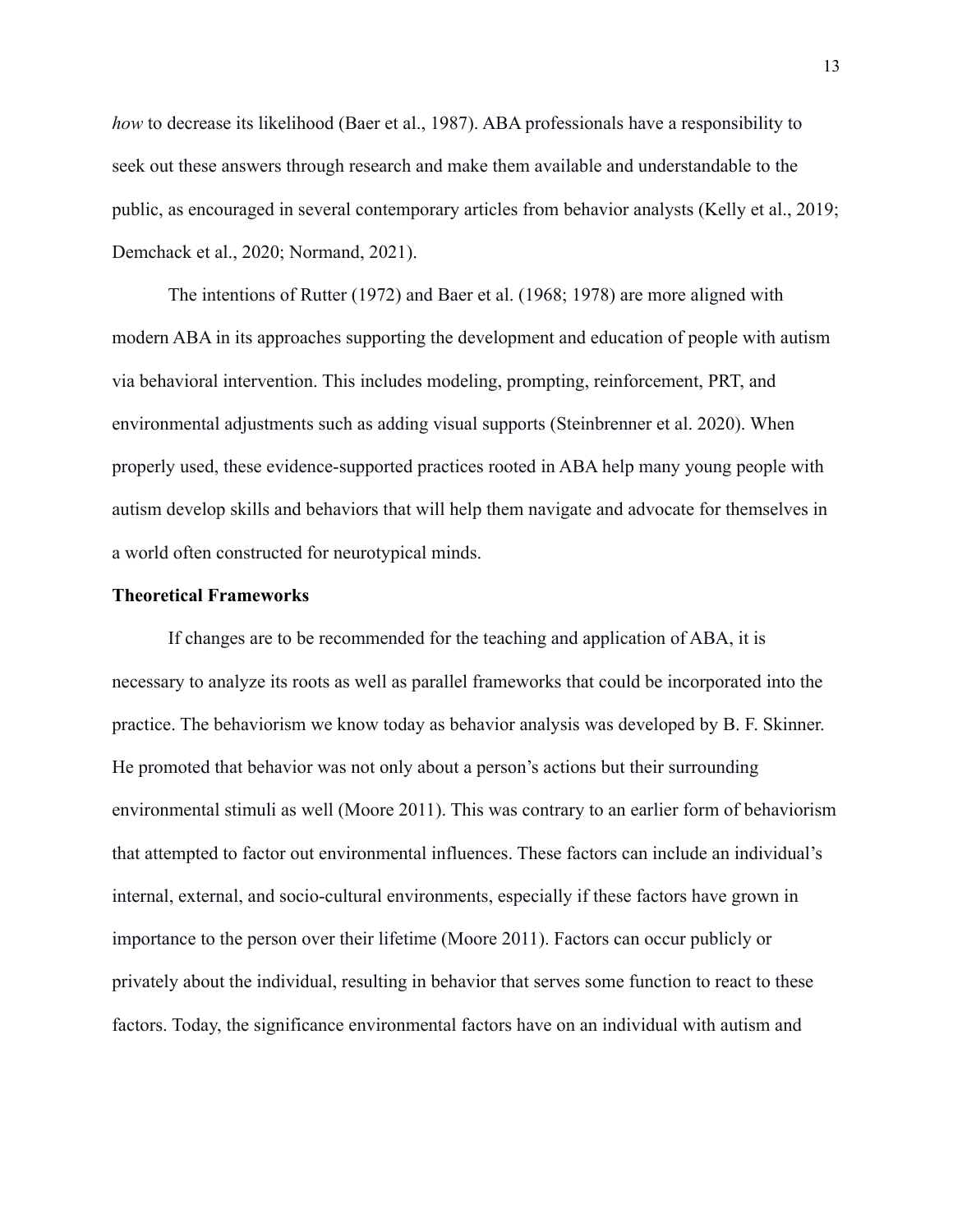their behavior are often incorporated into interventions. This is considered a more humanistic and naturalistic approach that has grown more standard in ABA practice (Cox et al., 2018).

A humanistic lens promotes the consideration of both internal and external environments to create more adaptable and person-centered practices (Shyman 2016). This can be seen in intervention styles such as PRT, person-centered planning, and self-management - all of which are components of modern ABA interventions. These goals can be achieved successfully when incorporating naturalistic methods, which involve finding environments and motivators more innate to the learner to conduct interventions in and with. A common choice is play - which can happen at home, recess, or in the classroom - making it a useful way for students to generalize what they learn in one location to the others they occupy. Hosting interventions in these environments enhances student motivation and engagement in the tasks, making it an ideal component of modern ABA.

To address the internal environment, ABA considers cognitive factors contributing to the individual's behavior. Interventions are catered with the autistic individual's wellbeing in mind, therefore supporting the use of natural motivators and avoiding adverse punishments when working with people - as suggested by Skinner and other early behaviorists (Dixon, Vogel  $\&$ Tarbox 2012). Misconceptions today equate modern ABA with outdated behaviorist portrayals, established by behavior analysts like Lovaas. However, these methods are not utilized in ABA finding natural motivators and reinforcement is the priority.

A common misconception is that ABA to this day does not already incorporate consideration for the autistic individual's well-being (Cox et al., 2018). In response to a 2016 article by Shyman that mischaracterized ABA and behaviorism, behavior analysts Cox, Villegas, and Barlow (2018) went into detail to counter Shyman's statements. Shyman identified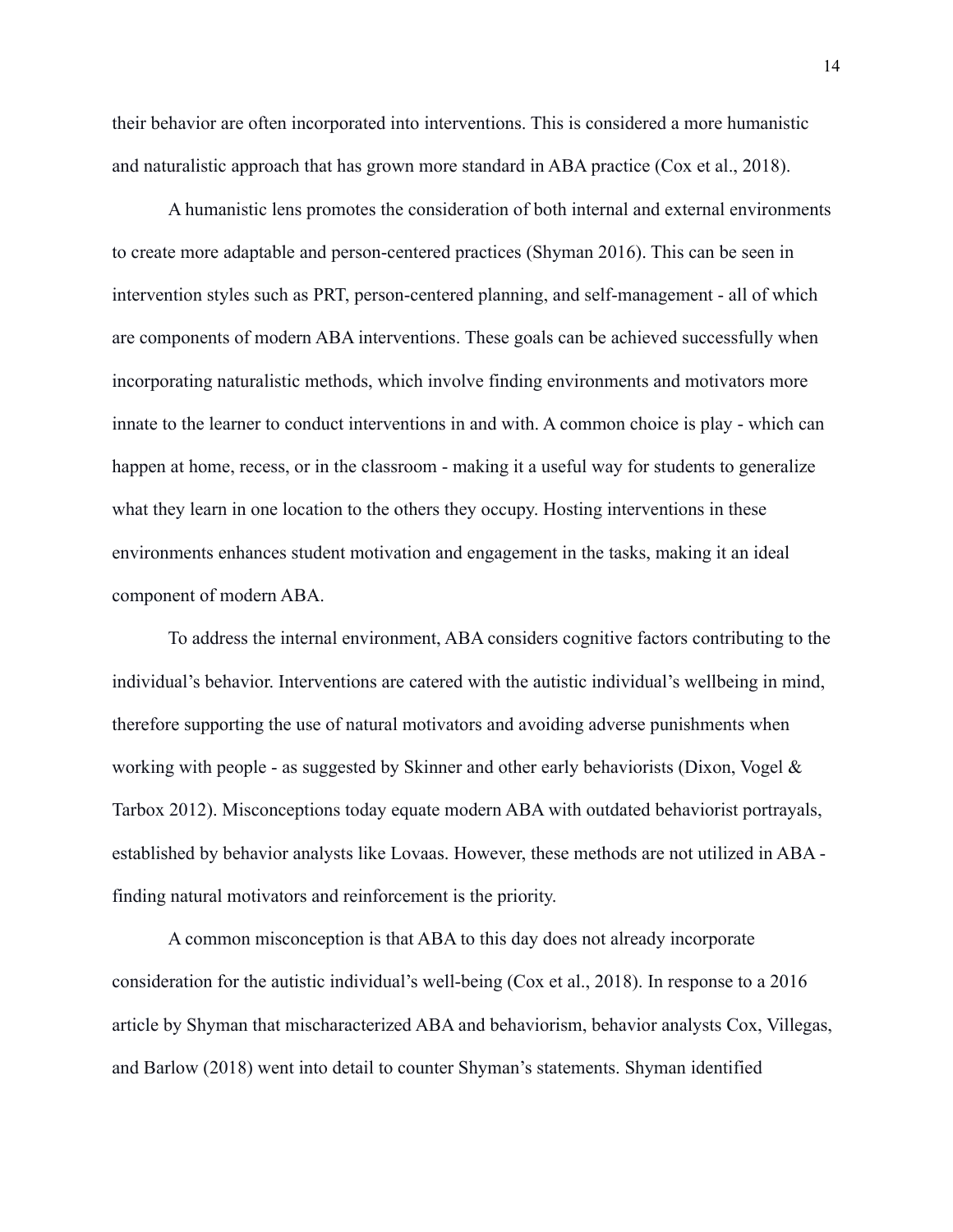behaviorism as "mechanistic, absolutist, symptom-focused, and oriented principally around external motivation" (2016, p.366). In their response, they ensure that a behavior analyst incorporates humanistic factors in identifying motivators to create an individualized intervention based on the individual's goals, skill level, and the causes of their behavior (2018). In defense against Shyman's accusations that ABA medicalized autism, they ensure that "…the focus is on interactions between people and the environment, not on removing a disability from within an individual'' (Cox et al., 2018, p. 283). They go on to make an important distinction between philosophy and science – Shyman's argument was more accurately against behaviorism as a philosophy and should not have been conflated to argue against ABA as a science and practice (Cox et al., 2018). The implication of behaviorism and the practice of ABA can occur with or without one another. Especially when considering the large body of evidence that shows skill growth in those who go through integrous application of ABA practices. This scientifically-based and practiced intervention style does not, however, exist without criticisms and situational flaws.

# **Criticism of Applied Behavior Analysis**

A range of criticisms exists on ABA, from research to execution. For the practice and education of future behavior analysts to evolve, the following critiques need acknowledgment and consideration. This includes accessibility of terminology used in the field, who conducts ABA research, and how ABA is received by people on the spectrum.

A difficulty that behavior analysts face in the field is the accessibility of the terminology they use - which can create an accessibility barrier for clients and other professionals. ABA's use amongst fields had brought about various definitions and approaches depending on the profession: a BCBA vs. a speech-language pathologist vs. an occupational therapist, and so on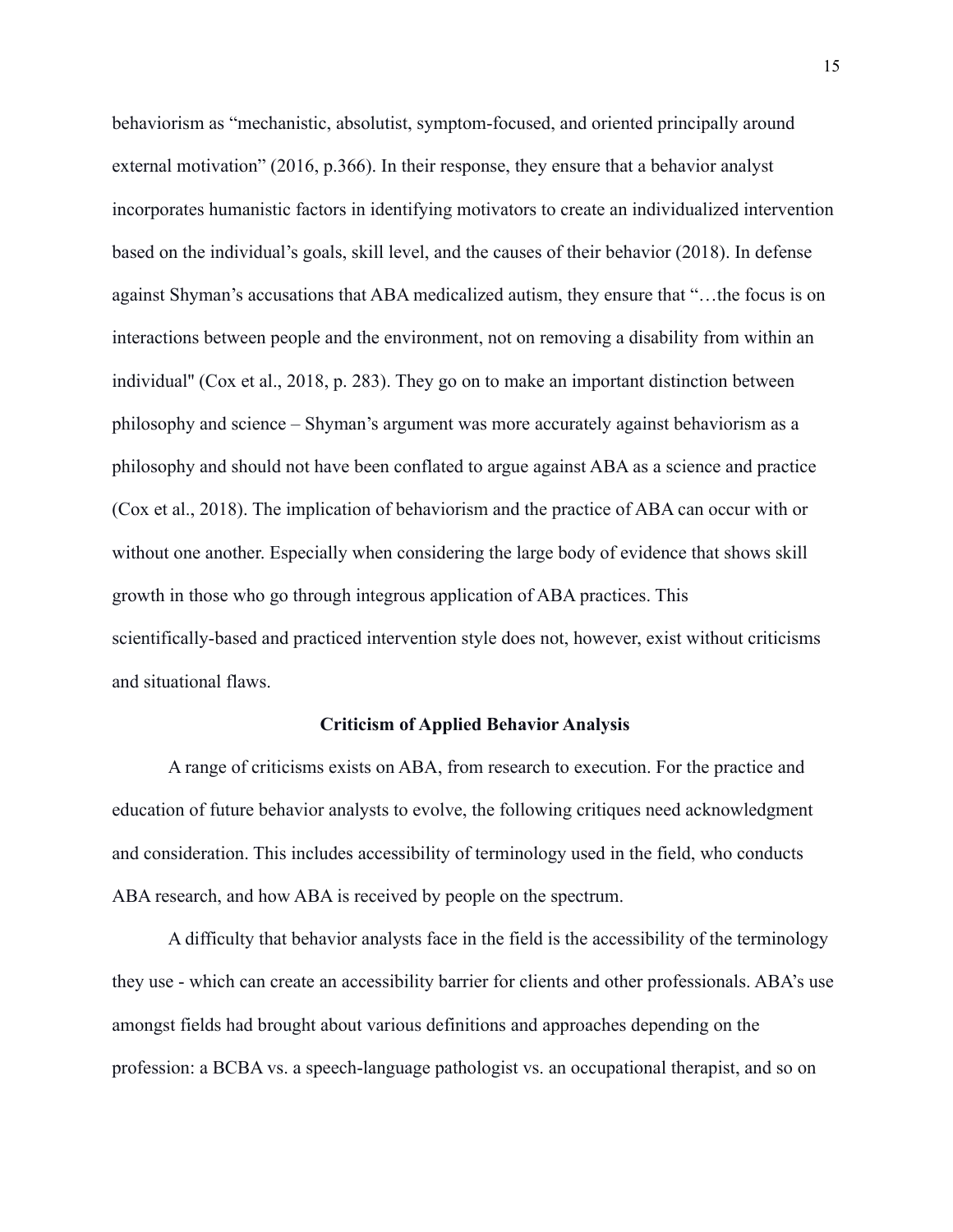(H. Flood, personal interview, January 19, 2022). Each might have different priorities for the student and use different terms to describe the same strategy. This calls into question what qualifies as ABA and the potential consequences of not having a solidified grasp on how it is applied. For example, it may influence how the effectiveness of ABA methods is designated and studied in research. PRT, as defined by its creators on their website, is stated to have "derived" from ABA (autismprthelp.com). However, a 2017 article that studied the effectiveness of peer-implemented PRT at recess - did not credit PRT as being grounded in ABA (Brock et al.). While another study compared PRT *against* "structured" (non-naturalistic) ABA, defining ABA as only DTT and rewards (Mohammadzaheri et al., 2014). PRT to these researchers was a "package" of ABA and naturalistic methods, separable from a narrow version of ABA. The lack of cohesion in ABA research could be a source of discrepancies or perspectives of what ABA entails in the field - leading to confusion and concern for parents and autistic individuals about accessing the best care.

Terminology within ABA has been disputed as well. The memory of Lovaas' aversive punishments has lasted and even been utilized in extreme circumstances. This includes the much-debated Judge Rotenberg Educational Center, which continues to use shock therapy on its students despite attempts to eliminate it, such as the national ban on shock therapy by the Food and Drug administration in 2020 (Young & McMahon, 2021). This decision was overturned by a judge in a federal appeals court, deeming it outside of the FDA's jurisdiction. Autism advocacy organizations and supporters created the #StopTheShock campaign to speak out against the school's methods, but the school continues to this day (Autistic Self Advocacy Network). This has aided in a strong negative connotation to the term "punishment" as it is associated with ABA (Trump et al., 2018).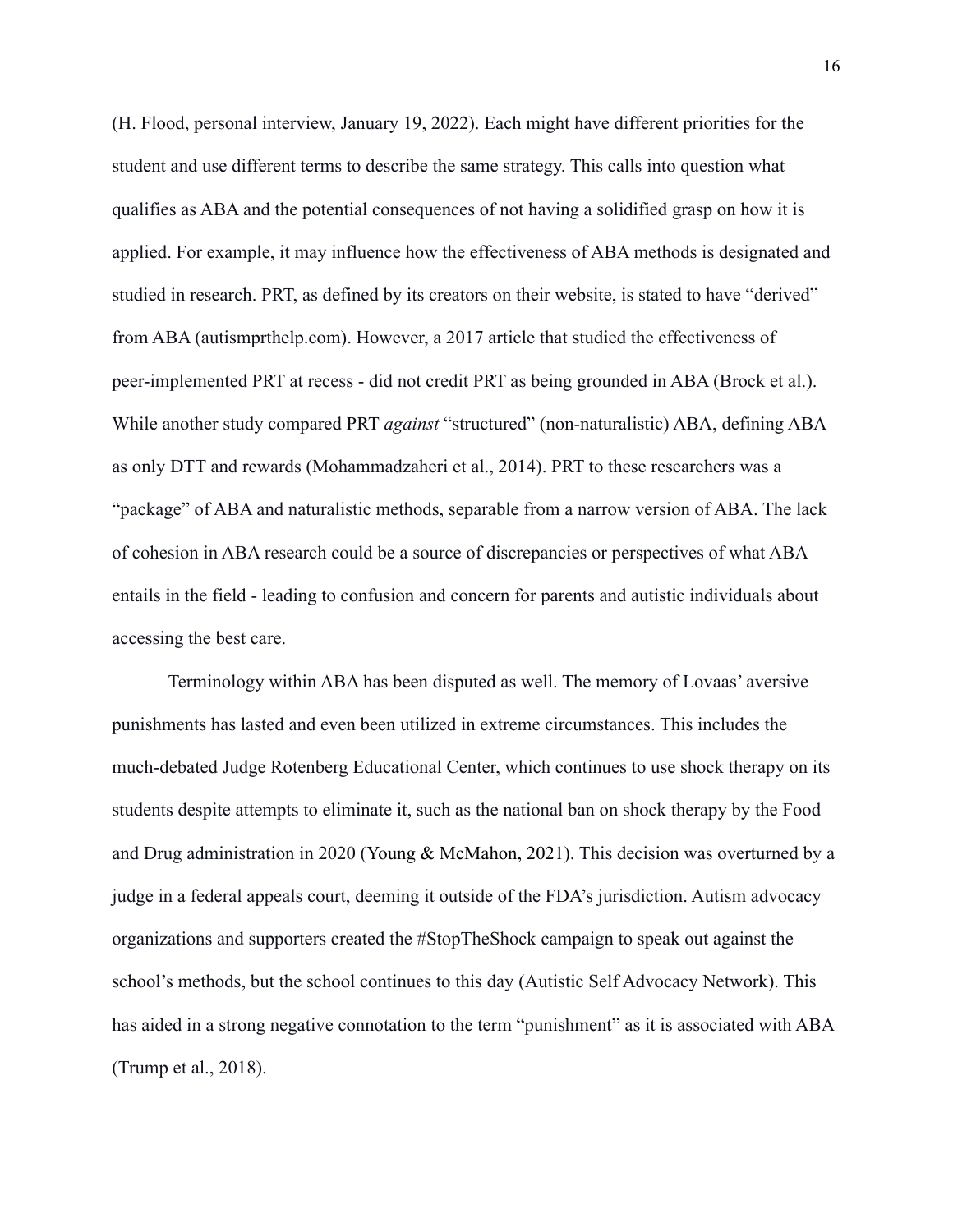"Punishment" does not directly imply the use of painful or harmful methods, also known as aversive punishments. Aversive punishments and non-aversive punishments both originate from the aforementioned behavioral techniques developed by Skinner but are not one and the same in modern ABA. Despite this, the association between the use of punishment in ABA and aversive punishments exists strongly in professional fields and families of children with autism. However, the ethics code that BCBAs follow, states "behavior analysts comply with any required review processes (e.g. a human rights review committee)," if it is proposed that punishment be utilized with an individual on the spectrum (BCBA, 2021)."Restrictive or punishment-based procedures" can only be used once other types of interventions have been exhausted (BCBA, 2021, pg. 12). Terminology such as "punishments" along with dozens of ABA acronyms and technical language, is often a barrier to comprehension and understanding amongst professionals and families. Since the '80s, behavior analysts such as Hineline (1980) and Baer et al. (1987) have questioned the language used in ABA culture, acknowledging how it can differ from more colloquial language that their audiences use to describe behavior.

Additionally, there have been concerns of conflict of interests (COIs) in ASD researchers who test the methodology, introducing potential biases to results (Bottema-Beutel  $\&$  Crowley, 2021). A 2021 article, "Pervasive Undisclosed Conflicts of Interest in Applied Behavior Analysis Autism Literature," examined eight behavioral analysis journals to identify articles that examined intervention strategies (Botemma-Beutel & Crowley). Within these articles, the researchers sought to identify proportions of authors that were currently involved in ABA clinical or private practice and whether these outside roles were declared as possible COIs or not (Bottema-Beutel & Crowley, 2021). The conflict is that researchers may be incentivized to report or bolster positive results to later endorse their practice and standing in the field. They found that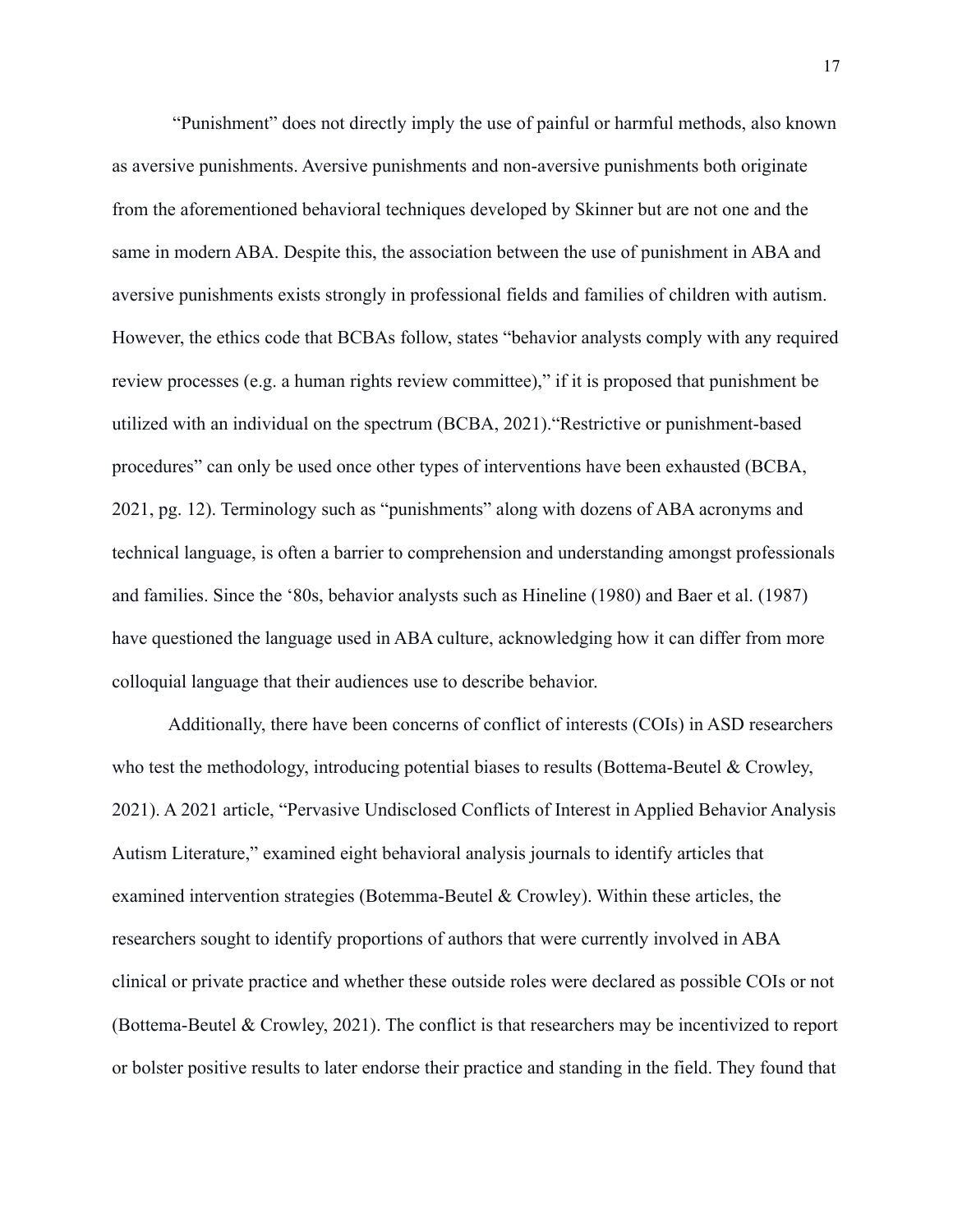out of the 180 articles "nearly all authors" were clinically or privately employed but did not identify this in a COI.

There have been many who question the ethics of ABA and discuss the view that ABA serves to limit the autistic traits of students and effectively eliminates their autonomy (Wilkenfeld & McCarthy, 2020; Sandoval-Norton, 2019). Primary among these voices are those of autistic individuals that have first-hand, adverse experiences with ABA. These perspectives typically aren't present in research and are more accessible online on YouTube, blog posts, and discussion sites like Reddit. It was not within the scope of this thesis to pursue the voices of autistic individuals directly through interviews, as it would have been unethical to do so without IRB approval. However, these voices are important in considering the use and future of ABA. Instead, the following accounts were retrieved from public sources from autistic people who chose to share their opinion of ABA.

In her 2019 TED talk, Chloe Everett described how ABA felt like being taught how to mask her autistic characteristics and that her preferred ways of communicating through art were ignored (Everett, 2019). Parents also may feel pressure to use ABA as it is the intervention style supported by many school districts (Wilkenfeld & McCarthy, 2020). On her YouTube channel, an autistic parent of a few children in ABA noticed positive changes in her children with the onset of the COVID-19 pandemic and they did not attend ABA for several weeks. One of her children in particular started to talk and play with her sibling more, and the challenge behaviors (such as escapism) that the ABA was focusing on were dissipating as the stress of going to school and ABA decreased (Autmazing, 2020). On another YouTube channel, an autistic ABA therapist, Harven Tesla discussed their experience having to implement ABA. They also noted that masking was a huge issue, primarily that students were limited in their stimming - a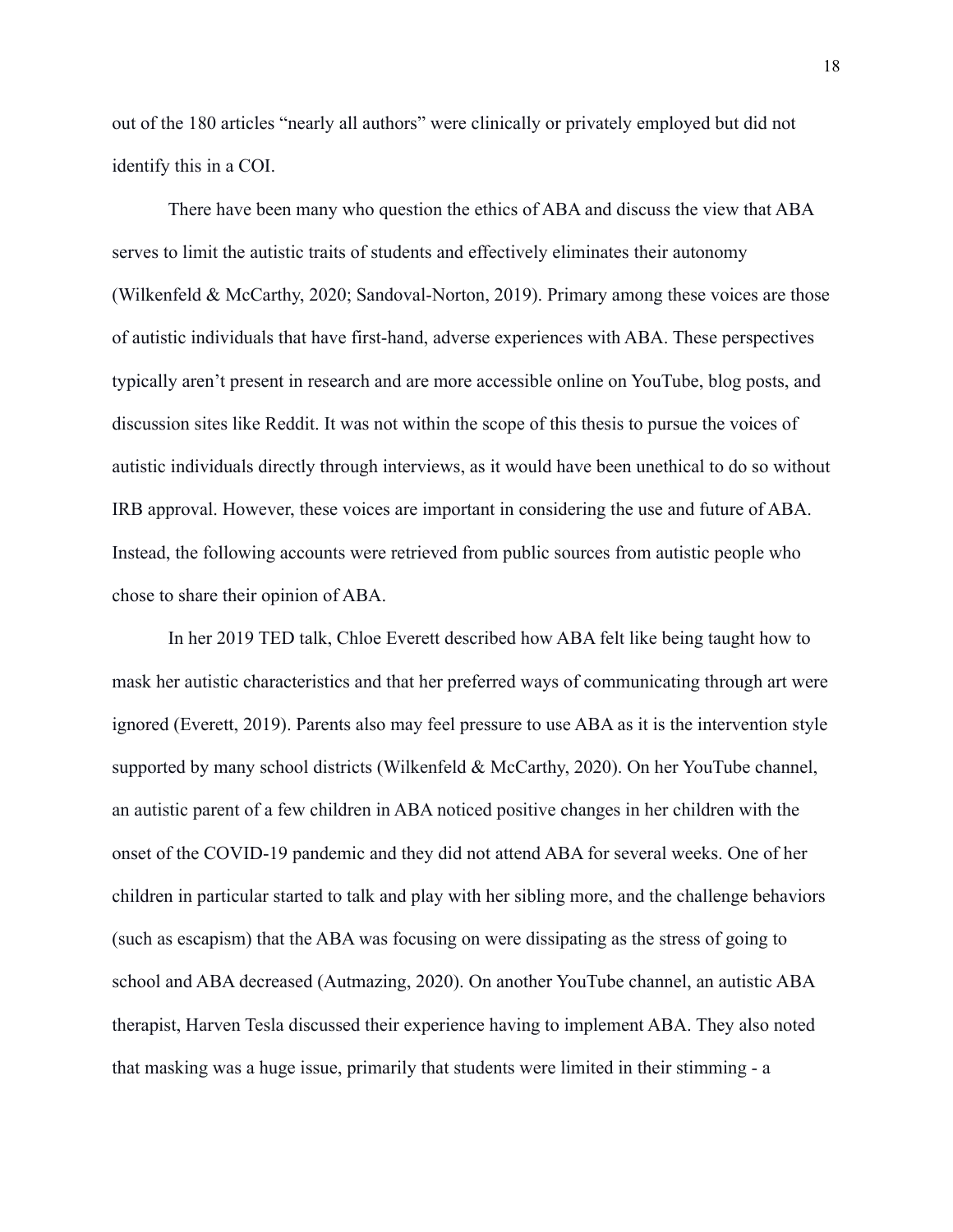self-regulating strategy that is expressed in a repetitive physical or verbal behavior. The risk of limiting stimming is that a meltdown can occur, meaning when an individual shuts down and is incapable of processing their surroundings further. This can look like a large outburst or becoming very quiet and unresponsive (Harven, 2020). Paige Layle, an autistic advocate and influencer, frequently speaks out against ABA on her YouTube page, criticizing institutions like the Judge Rotenberg Educational Center and citing research that reflects the harm that ABA has had on autistic children (Layle, 2021).

These videos and posts have hundreds to thousands of responses, from both supportive and outraged listeners. First-hand accounts need to be valued rather than dismissed with promises that "true ABA" would never have resulted in the harm that so many take the time to share. Efforts need to be taken to denounce past research that supported harmful or restrictive methods. Psychology professors Capriotti and Donaldson (2021) called for behavior-analytic organizations to take clear stances against conversion therapies, which derive many harmful methods from behaviorism and early versions of ABA from researchers like Lovaas. The Association for Behavior Analysis International (ABAI) followed these recommendations and made a statement condemning conversion therapy in 2021.<sup>3</sup> Other organizations should make similar efforts to denounce such methods - actively shaping ABA according to those it is catered for. Creating environments where ABA professionals can receive and react to feedback from ABA receivers could be the key to creating a mindful and renewed era of ABA. It requires an understanding of where both sides of this relationship are coming from. To gather insight into the current professional climate of ABA and ABA education in Oregon, I interviewed two practicing

<sup>3</sup> See statement at:

[https://www.abainternational.org/about-us/policies-and-positions/policy-statement-on-conversion-therapy-and-practi](https://www.abainternational.org/about-us/policies-and-positions/policy-statement-on-conversion-therapy-and-practices,-2021.aspx) [ces,-2021.aspx](https://www.abainternational.org/about-us/policies-and-positions/policy-statement-on-conversion-therapy-and-practices,-2021.aspx)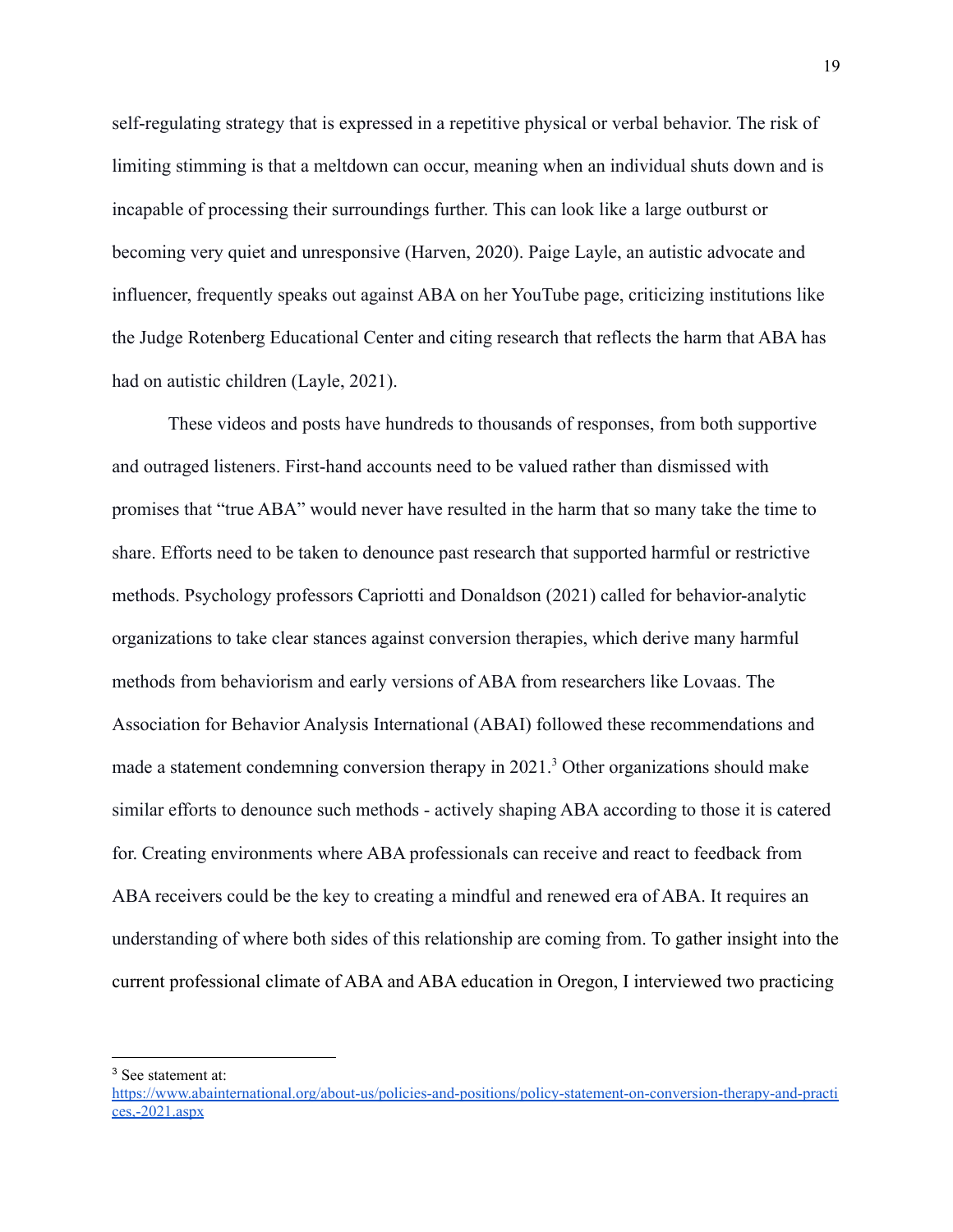Portland-based BCBAs - Angie Pickering and Hillary Flood - and a Portland State University special education adjunct professor, Brad Hendershott.

#### **Interviews and Insights**

Through these interviews, I developed a better picture of what autism specialists are experiencing in their collaboration with other specialists (psychology, speech and language, etc.), families, those seeking coursework in ASD, and autistic students.

PSU adjunct professor Angie Pickering, a practicing and consulting BCBA based in Portland, focuses on naturalistic interventions embedding strategies within regularly occurring activities, such as play, to encourage engagement in the students she works with. She also is certified in and utilizes PRT and the Early Start Denver Model (ESDM), both known for incorporating individual's interests and motivators within a natural setting, such as a classroom during play (Brock et al., 2018). "This practice of ABA felt even more authentic to myself," Pickering said, "because it was embedding education through play. It wasn't teaching at a tiny little table." Pickering is an advocate for naturalistic ABA methods, putting it at a forefront of how she mentors other BCBAs and teaches classes at PSU. Pickering echoed the sentiments of naturalistic-based ABA research, stating that "play equals intervention. A child with autism… should not be isolated from their natural environment to learn."

In a joint interview, professor Brad Hendershott and BCBA Hillary Flood discussed their perceptions of ABA in the context of Oregon schools. Hendershott works for Columbia Regional Inclusive Services and is a member of the Oregon Commission on Autism Spectrum Disorder and the Behavior Analysis Regulatory Board. His background was as a licensed speech-language pathologist (SLP) and autism specialist. Flood is a current BCBA with Columbia Regional Inclusive Services with an extensive background working in the schools as a special education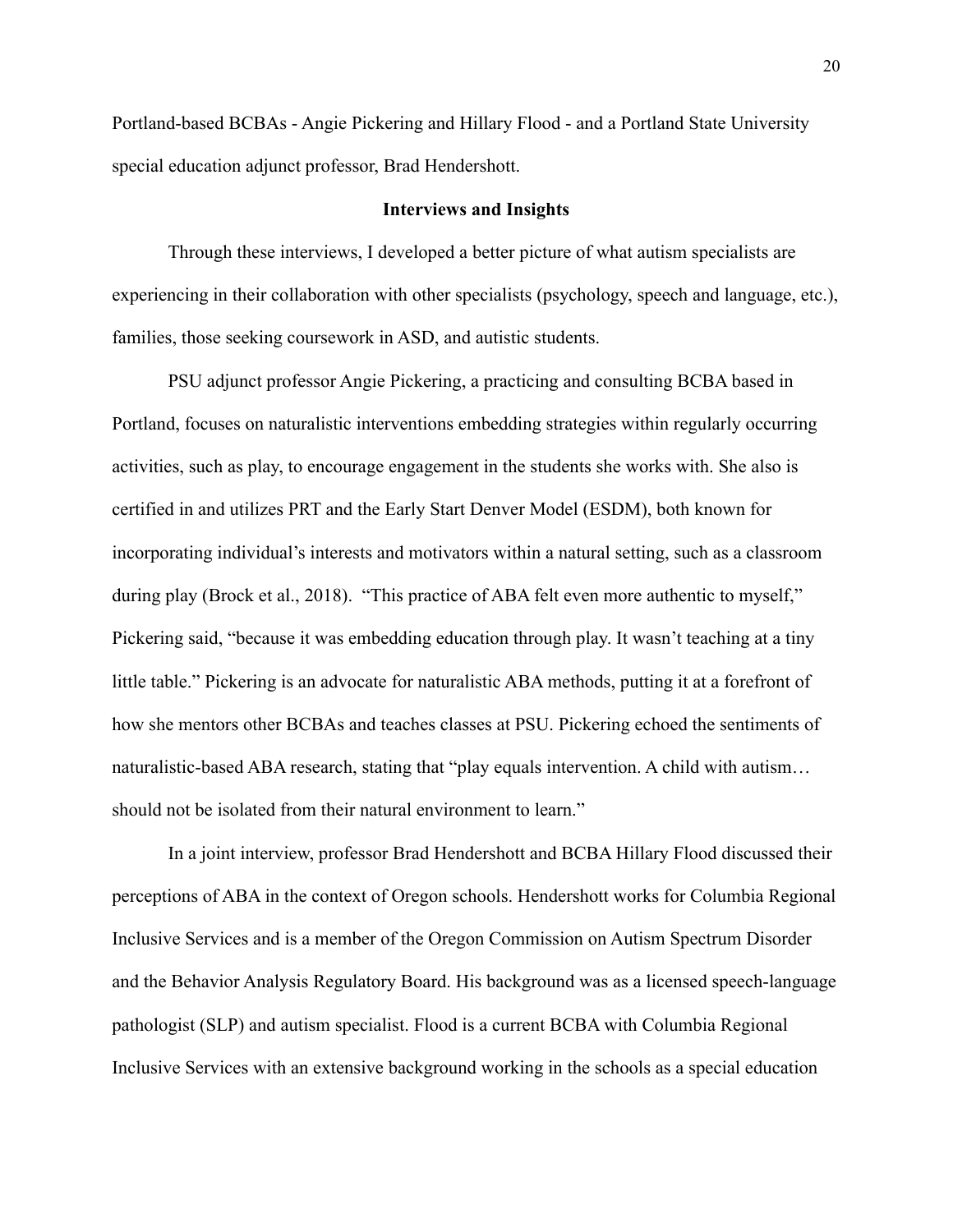teacher and behavior coach. "The field of ABA is very much an evolving field," Hendershott stated. He explained that BCBAs are incorporating a more diverse range of treatments and drawing from more varied influences. For example, the Accept, Identify, Move (AIM) curriculum was developed by an influential BCBA to develop the social-emotional skills of children by blending tenets of ABA with acceptance and commitment therapy (ACT). ACT stems from cognitive-behavioral approaches that would not have been welcomed by many BCBAs 15-20 years ago.

All interviewees noted that the 2022 version of the BCBA ethics code made important changes to keep those it licenses accountable and updated on their practice. Pickering highlighted the added section on cultural competency that requires "behavior analysts [to] actively engage in professional development activities to acquire knowledge and skills to cultural responsiveness and diversity" (BACB, 2020, p. 9) This section is meant to lead behavior analysts to acknowledge their own biases and that of their professional peers. Flood noted a change made that allows for BCBAs to collect testimonials from previous clients that can then be shared with future clients to reflect positive perceptions of ABA therapy - whereas before they were not allowed to do so. To prevent possible coercion or COI, section 5.07 establishes guidelines that testimonials can only come from past clients who give detailed consent of their testimonials being shared (BACB, 2020, p. 17). It must also be reported whether it was solicited or unsolicited. These advancements aid a flow of knowledge to and from behavior analysts in an ethical, conscious manner. The result of which could lead to a greater understanding amongst BCBAs, their clients, and professional peers.

Each interviewee voiced changes and advancements they would like to see normalized in the field of ABA. A consensus among them was to see more interdisciplinary interaction.

21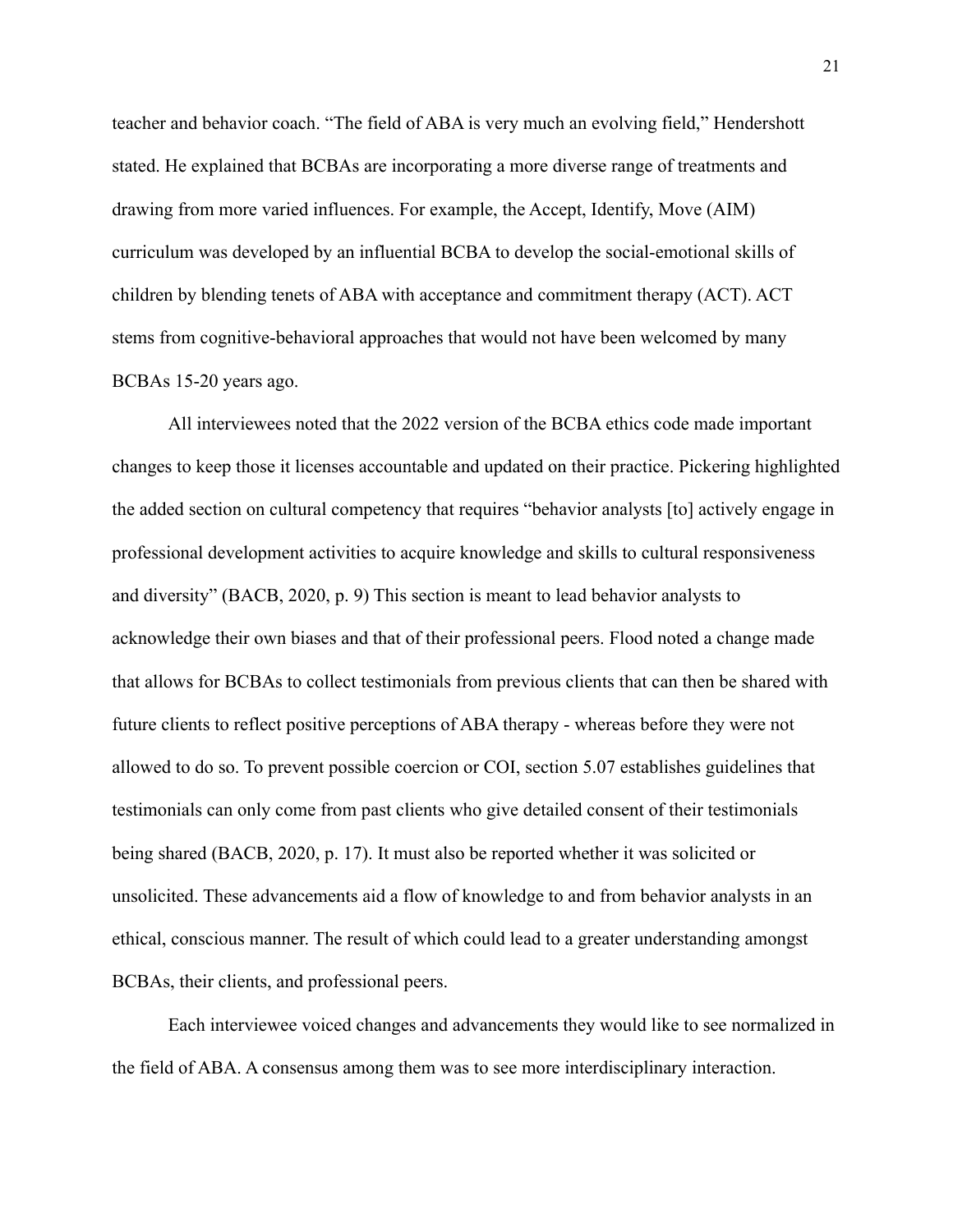Pickering noted a time when lacking understanding amongst professionals resulted in conflict. When Bill 358 was up for renewal in 2021, Pickering saw the SLP state association "pulling out" every stop that they could" to prevent the renewal of the bill. "It's all about relationship-building," Pickering stated about interdisciplinary collaboration, "I'm willing to listen to where my scope ends and where yours starts, and respect all of the goals you have to bring to the table. But the table goes both ways." Pickering went on to voice her hope that interdisciplinary discussion, invitation, and cooperation would continue to grow in the field. "We have so much data to show that having a wrap-around approach and having an interdisciplinary team working together collectively is the best kind of intervention you can provide to a client."

Flood and Hendershott called attention to the influence that a professional's background has on their inclinations for implementing interventions in the field. Having a background in psychology can yield a very different BCBA than someone with a background in education, or an individual that works in schools for years before getting a BCBA certification. To learn about the disciplines of professional peers in school districts, Hendershott expressed his desire to see BCBA programs strengthen their emphasis upon collaboration. Additionally, Hendershott voiced that it is perhaps time for a name-change for ABA, to leave behind the "charged" associations with the term and to acknowledge its modern advancements and goals. Flood wants to see an increased requirement in supervision time with other disciplines. Furthermore, to bridge interdisciplinary knowledge gaps, to have private BCBAs educated on the rules that school BCBAs operate under, such as the Individuals with Disabilities Act and the Federal Educational Rights and Privacy Act. By expanding the knowledge base that new BCBAs can pull from, there is a greater awareness of other professionals' perspectives and guidelines, allowing for comprehension and compassion during collaborative efforts. Efforts that are common when, for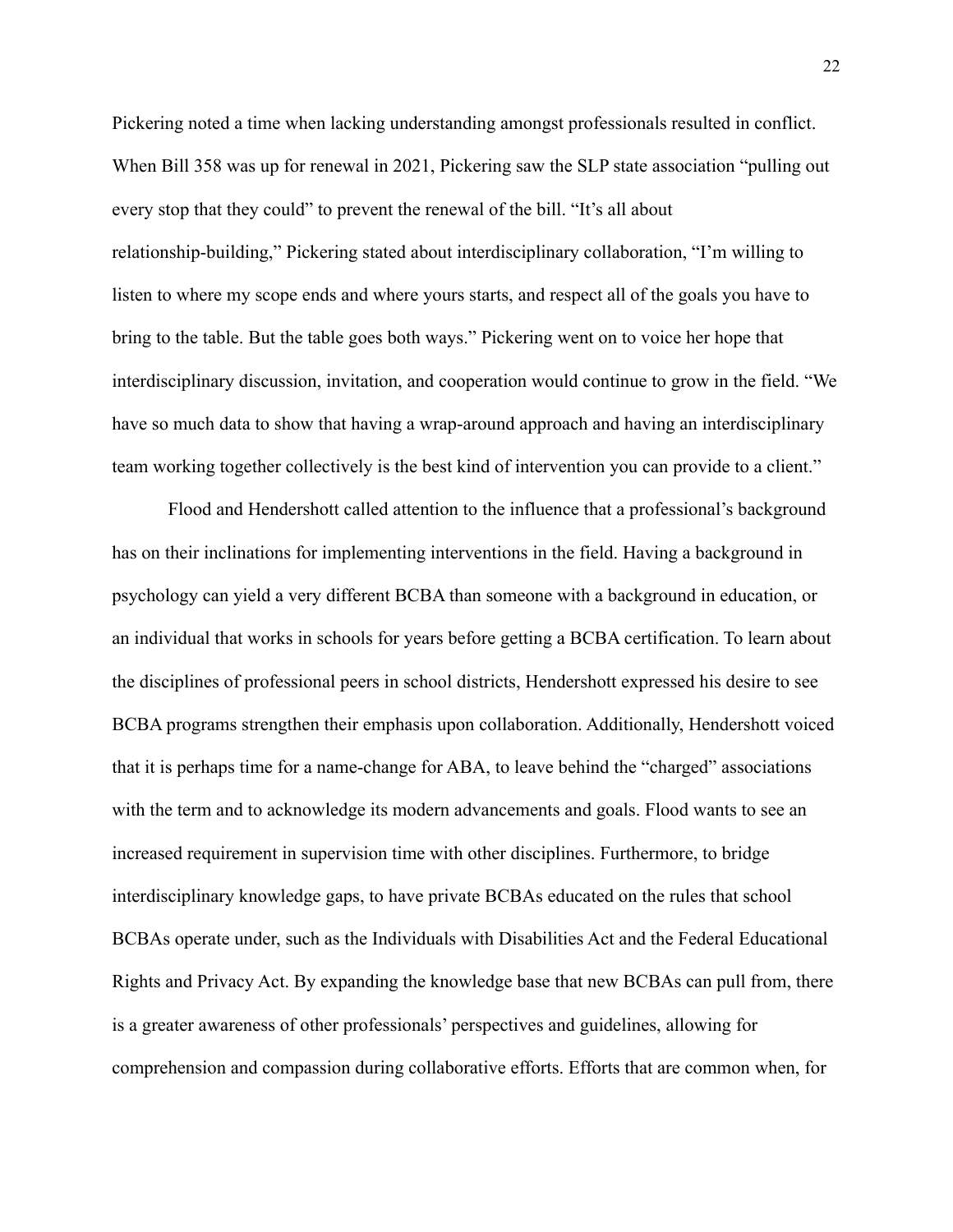example, an interdisciplinary team is required to make an Individualized Education Plan (IEP) or transitional plan (preparation for a student leaving school) for a student. BCBAs and other educational professionals should be prepared to relate to other perspectives to provide the best comprehensive care for their students.

Synthesis of ABA's history, critiquing voices, and these interviews collected from behavior analysts yields several recommendations that can be proposed to ABA educational programs at the university level.

#### **Future Directions for ABA**

The future of ABA will greatly depend on how behavior analysts are educated, as they are a common source of ABA dissemination once they begin to practice in the field. The values instilled on them, the awareness of ABA's legacy, who guides them, and how they engage with their client base, can all greatly affect the reputation and efficacy of the practice.

There are four pathways currently that can lead to certification of a BCBA: achieving a degree at an approved program, completing behavior analytic coursework in conjunction with a graduate degree, through faculty teaching and research with a graduate degree, or postdoctoral experience with a doctoral degree (BACB, 2022). Requirements for each pathway are extensive. For example, BCBA coursework requirements currently cover the following topics: ethics and professionalism; philosophical underpinnings and concepts and principles; measurement, data display and interpretation; experimental design; behavior assessment; behavior change procedures and choosing interventions; and personnel supervision and management (BACB, 2022). There is, however, for university ABA programs to include additional topics in their curriculums to reconcile the issues that have been addressed.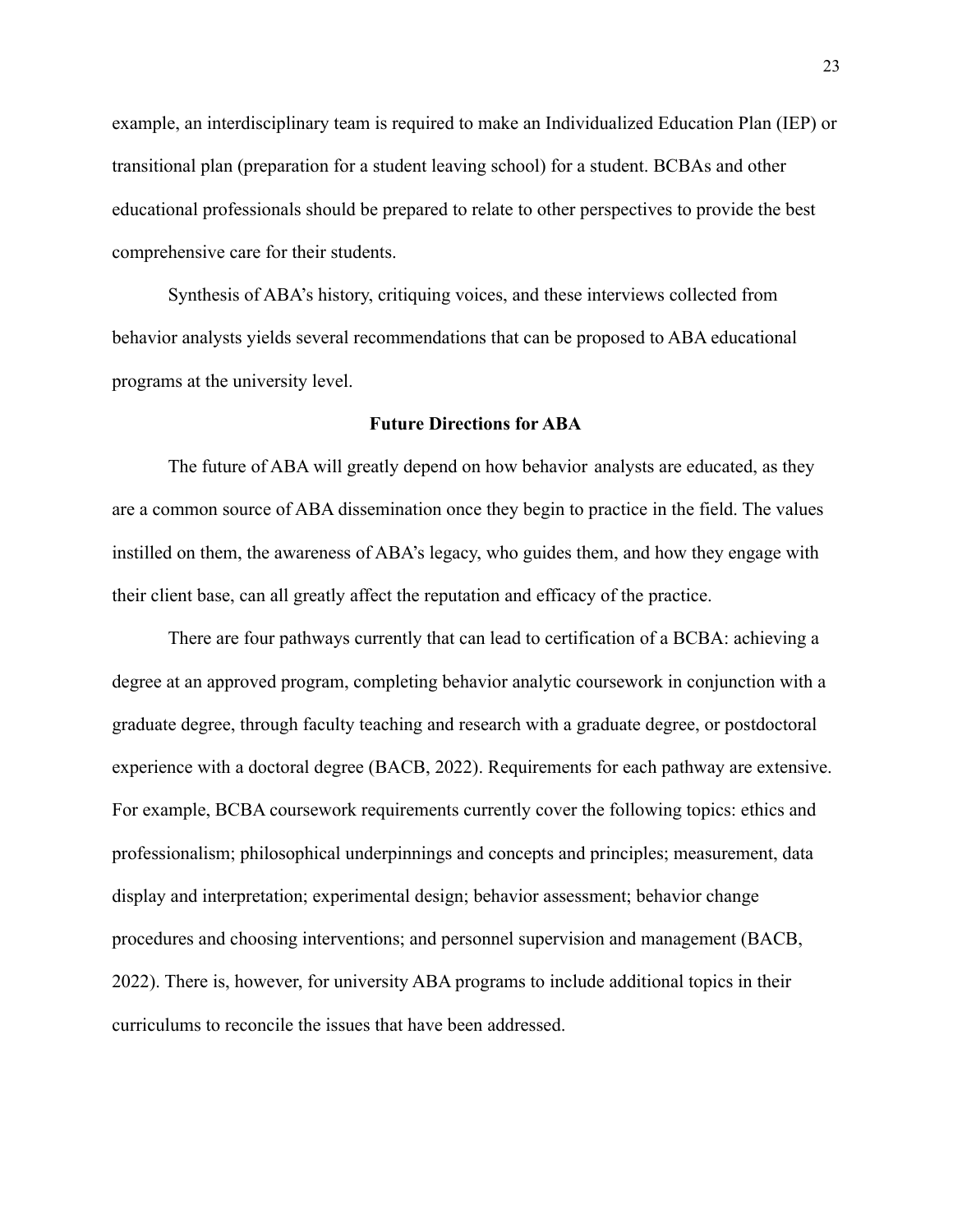As a developing field with a complex lineage, behavior analyst professionals have a responsibility to know the history, participate efficiently in interdisciplinary efforts, and constructively respond to feedback. Behavior analysts must embrace that there are people with ASD who have experienced negative outcomes from ABA and make efforts to evolve the practice accordingly (Everett, 2019). This can be addressed in coursework - by ensuring that a comprehensive review of ABA history, that addresses the more difficult aspects, is incorporated into the curriculum. This could either be as a stand-alone course or integrated into the content area "philosophical underpinnings" or the ethics content course. By building a thorough understanding of how the practice developed and diversified, practitioners will have a greater ability to notice, accept and constructively critique different applications of ABA by their professional colleagues.

Such courses would also aid in interdisciplinary efforts and interacting with students and their families - to empathize with potential apprehension about the practice, extinguish misconceptions, and educate others on what modern ABA entails. Behavior analyst Julie Smith suggests that by embracing behavior analysis' past and being "prepared to push direct comparisons between old behaviorism and contemporary behavior analysis," specialists and ABA will feel more approachable for the general public (Smith, 2016, p. 82). Hendershott noted that some behavior analysts tend to display as "arrogant" or "dismissive" having specialized in behaviorism, and sometimes clashing with other professionals with less behavioral training (B. Hendershott, personal interview, January 19, 2022). What should be instilled in future behavioral analysts is a desire to explore knowledge from other professions whilst still sharing their knowledge on behavior. Hendershott noted that this could be done by integrating emotional intelligence and coaching courses into curriculums to learn "how to translate your expertise and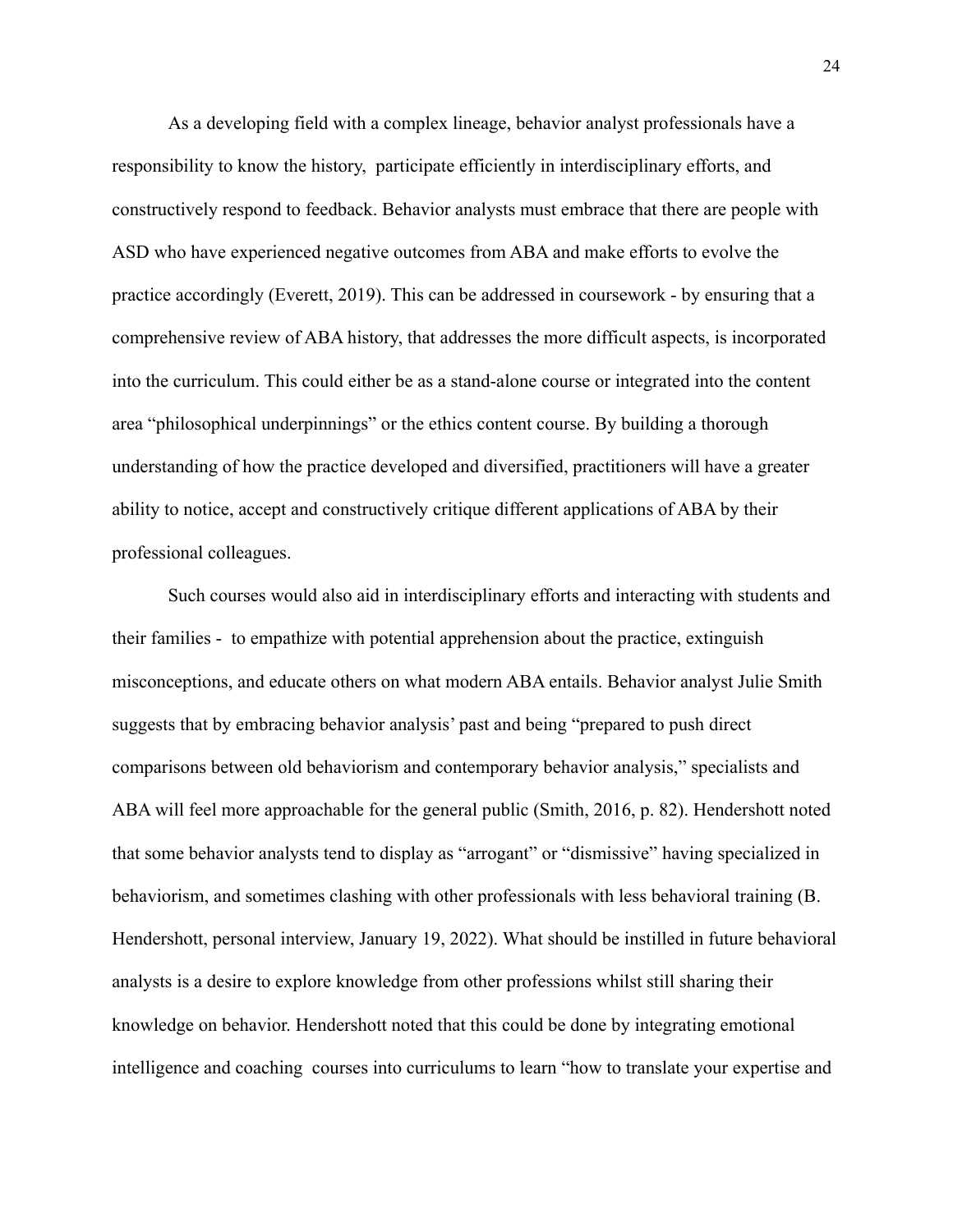make it accessible." Programs could achieve this by teaching the AIM curriculum that focuses on socio-emotional skills (Hendershott, personal interview, 2022).

At minimum, a marked change in which methods are emphasized in ABA education could be implemented. Not only cooperating in interdisciplinary efforts but incorporating other disciplines' methods could elevate the application of ABA. For example, highlighting naturalistic methods such as PRT and finding ways to implement interventions in a larger range of everyday environments. Perhaps a more targeted approach to address past misuse and to be responsive to those who have shared their negative experiences with ABA.Such as encouraging school districts and governing bodies to endorse other evidence-based practices to make them equally accessible as ABA - thus providing families with a choice of care, rather than a single option. There is also the possibility that ABA organizations and schools with ABA programs need to be more vocal with how ABA has grown and what it entails in the field. Clearly stating that ABA is significantly different from its first iterations and releasing videos or articles about what ABA looks like. Community outreach could be conducted by the BACB, state-level organizations, and universities such as PSU. Thus providing more accessible information to families and students on the spectrum who can acquire a visual of what they might experience.

On a societal level, the voices of autistic individuals and autism advocates need to be valued to a greater degree. Stereotypes and ill-informed treatment of autistic people are a reality in today's world, maintaining barriers to change. Identifying "challenge" behaviors for interventions is at risk of being subjective. Stimming in a student may seem like behavior in need of replacing for one behavior analyst or not by another. Rather than be taught to diminish certain regulatory behaviors (like stimming), students with ASD can be taught how to recognize their emotions, their own state of mind, and when and where behaviors are appropriate. By providing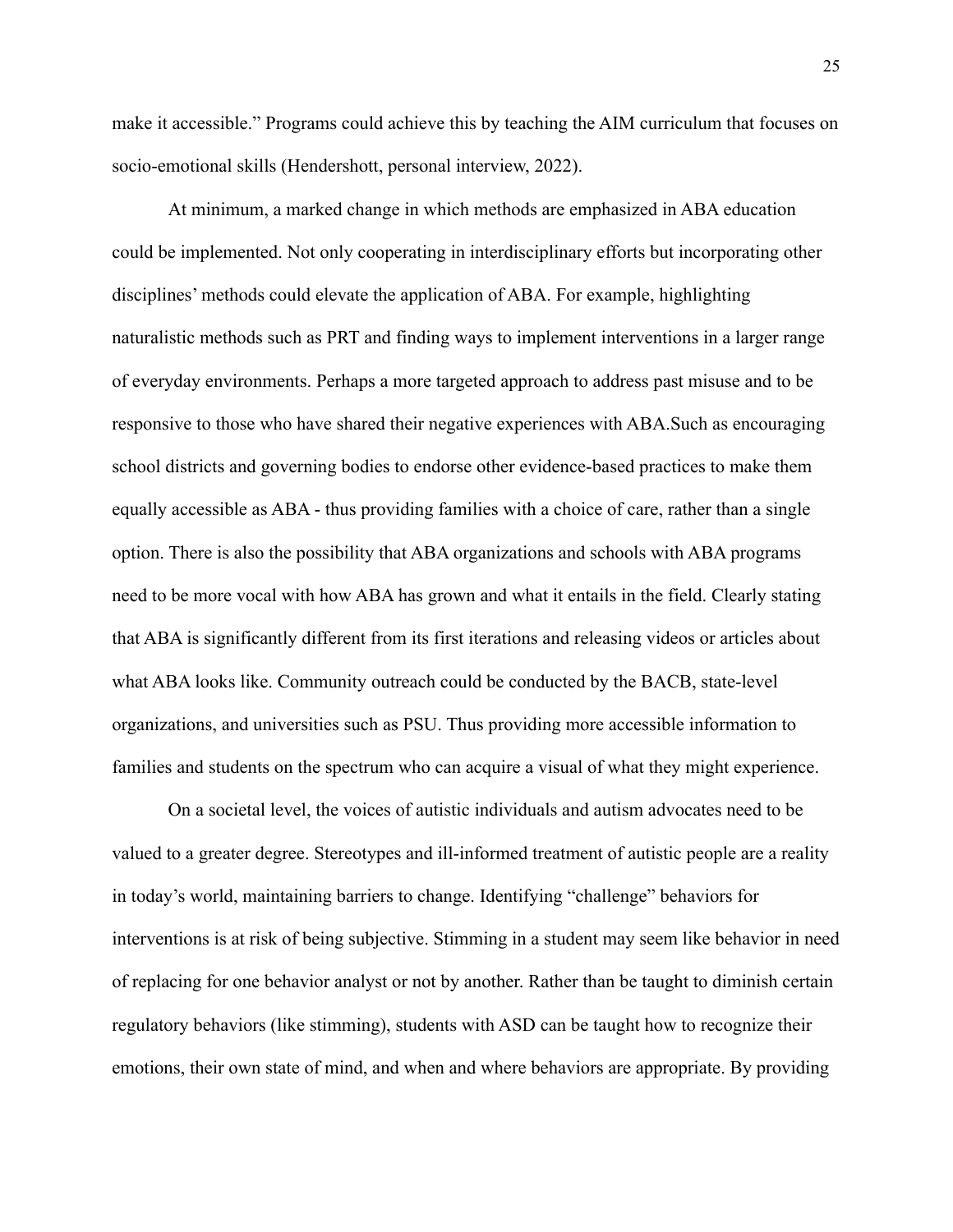interventions that support the development of self-advocacy and independence, students can feel more secure and confident in their space (Hanley, 2019). Through the skilled and wholistic application of ABA, it is a tool that can support students in their confidence and acquisition of these skills while respecting their needs as people on the spectrum.

# **Concluding Statements**

This collection of evidence by no means covers the extensive arguments in the ABA debate. The field of ABA is much more extensive and embedded in behavioral practices of all kinds (i.e. speech therapy, occupational therapy, general/special education, etc.) than I originally perceived, revealing to me the legitimacy of both those that support the practice and those who dissent. Having evidence-based research is equally necessary in a practice as the experiences of those who receive it. It is promising to hear from the interviewees that now is an opportune time for change to occur. Part of that change must be in how the next generation of professionals are educated; to welcome discussion, receive all facets of feedback, practice accessible communication, and prepare for interdisciplinary work. In common amongst opinions on ABA is the desire to initiate change in the practice. To what degree change occurs will be based on the willingness to bridge points of contention that exist. Involving autistic individuals and their voices along with interdisciplinary cooperation will be necessary for future changes to be unanimously successful.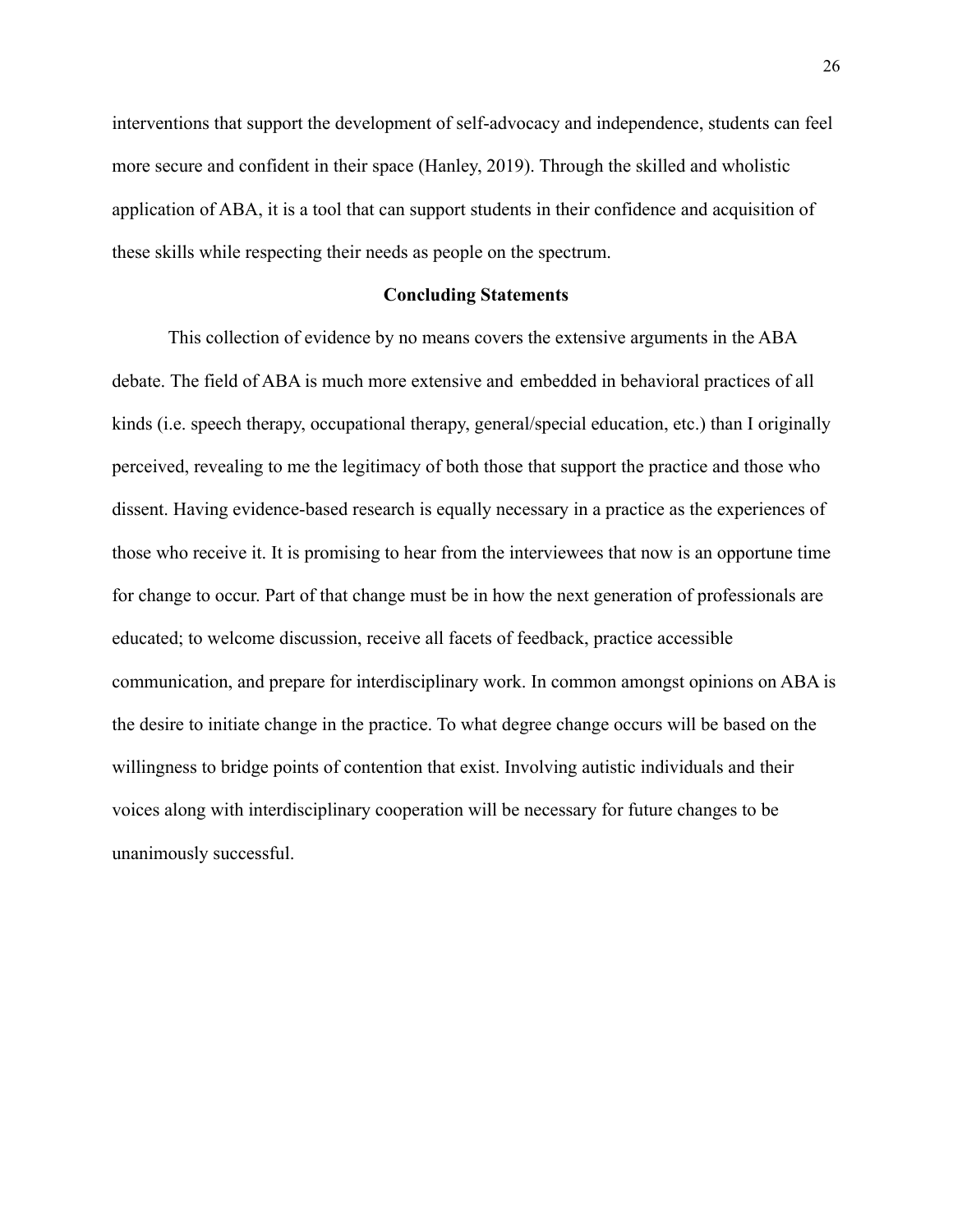# References

Autistic Self Advocacy Network (n.d.) *#StopTheShock: The Judge Rotenberg Center, Torture, and How We can Stop It.* Autistic Advocacy.

<https://autisticadvocacy.org/actioncenter/issues/school/climate/jrc/>

Autmazing. (2020, July 24). *Autism: Life After ABA* [Video]. YouTube.

<https://www.youtube.com/watch?v=yU9etq4Cgyc>

- Baer, D. M., Wolf, M. M., & Risley, T. R. (1968). Some Current Dimensions of Applied Behavior Analysis. *Journal of Applied Behavior Analysis*, *1*(1), 91–97. [https://doi.org/10.1901/jaba.1968.1-9](https://doi.org/10.1901/jaba.1968.1-91)
- Behavior Analyst Certification Board (BACB). (2022). *Board Certified Behavior Analyst Handbook.* Retrieved from <https://www.bacb.com/bcba/>
- Behavior Analyst Certification Board (BACB). (2020). *Professional and ethical compliance code for behavior analysts.* Retrieved from

<https://www.bacb.com/ethics-information/ethics-codes/>

- Brock, M.E., Dueker, S. A., & Barczak, M. A. (2017). Brief report: Improving social outcomes for students with autism at recess through peer-mediated pivotal response training. *Journal of Autism and Developmental Disorders*, *48*(6), 2224–2230. <https://doi.org/10.1007/s10803-017-3435-3>
- Capriotti, Matthew R, and Jeanne M Donaldson. (2022) "'Why don't behavior analysts do something?" behavior analysts' historical, present, and potential future actions on sexual and gender minority issues." *Journal of Applied Behavior Analysis*. *55*(1), 19–39. <https://doi.org/10.1002/jaba.884>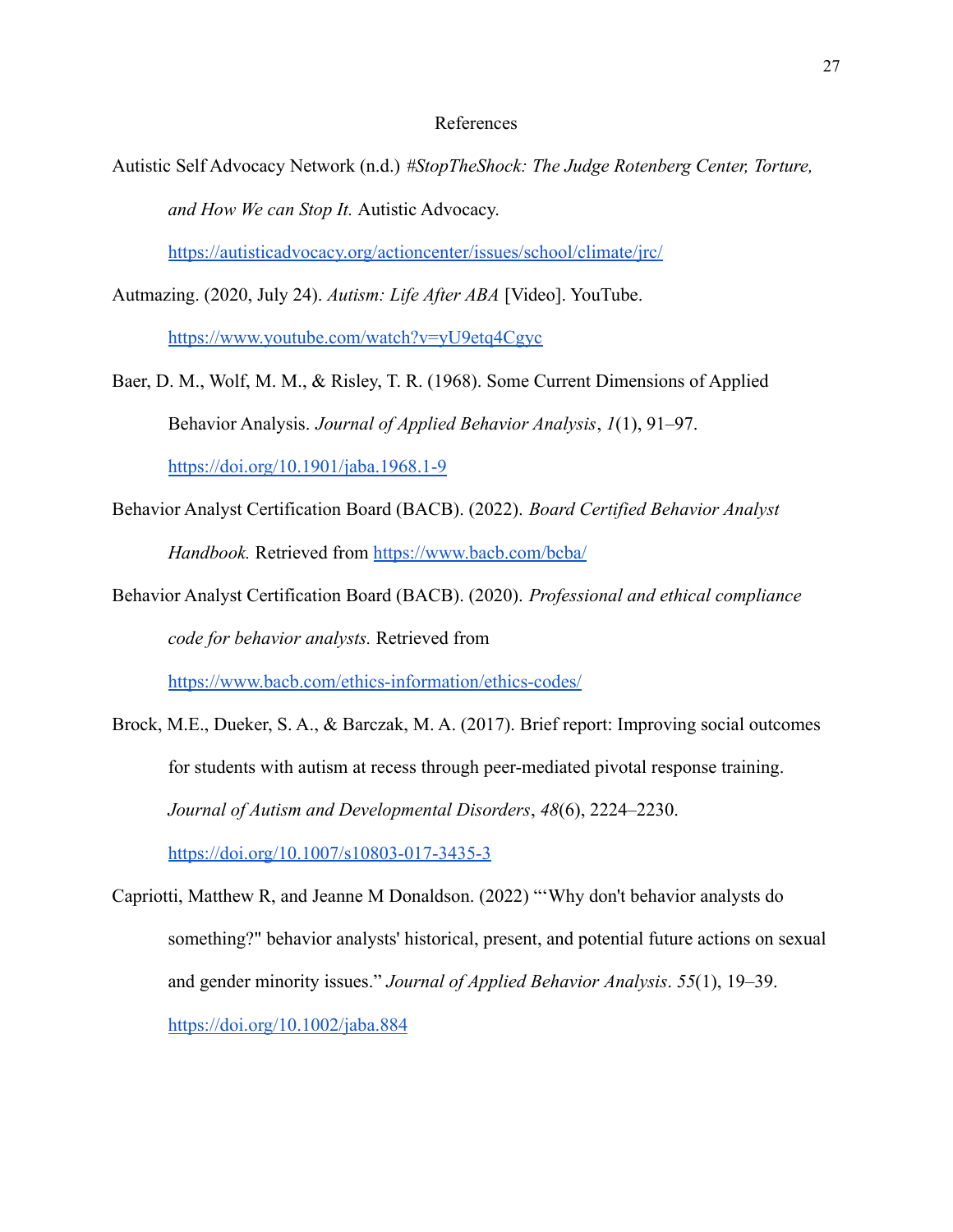- Conine, D. E., Campau, S. C., & Petronelli, A. K. (2021). LGBTQ + conversion therapy and applied behavior analysis: A call to action. *Journal of Applied Behavior Analysis*. *55*(1), 6-18. <https://doi.org/10.1002/jaba.876>
- Cooper, J.O., Heron, T.E., & Heward, W.L. (2007) *Applied behavior analysis* (2nd ed.). Upper Saddle River, NJ: Pearson.

Cox, D. J., Villegas, A., & Barlow, M. A. (2018). Lost in translation: A reply to Shyman (2016). *Intellectual and Developmental Disabilities*, *56*(4), 278–286. <https://doi.org/10.1352/1934-9556-56.5.278>

- Demchak, M., Sutter, C., Grumstrup, B., Forsyth, A., Grattan, J., Molina, L., & Fields, C. J. (2020). Applied Behavior Analysis: Dispelling associated myths. *Intervention in School and Clinic*, *55*(5), 307–312. <https://doi.org/10.1177/1053451219881725>
- Dixon, D., Vogel, T. and Tarbox, J. (2012). A brief history of functional analysis and Applied Behaviour Analysis. *Functional Assessment For Challenging Behaviors.* Autism and Child Psychology series. New York and London: Springer. DOI 10.100/978-1-4614-303707\_2.
- Everett, C. (2019, March). *The Problem with Applied Behavior Analysis* [Video}. TED. [https://www.ted.com/talks/chloe\\_everett\\_the\\_problem\\_with\\_applied\\_behavior\\_analysis](https://www.ted.com/talks/chloe_everett_the_problem_with_applied_behavior_analysis)

Hanley, G. (2021, September 9). *A Perspective on Today's ABA from Dr. Hanely.* Practical Functional Assessment. [https://practicalfunctionalassessment.com/2021/09/09/a-perspective-on-todays-aba-by-dr](https://practicalfunctionalassessment.com/2021/09/09/a-perspective-on-todays-aba-by-dr-greg-hanley/)[greg-hanley/](https://practicalfunctionalassessment.com/2021/09/09/a-perspective-on-todays-aba-by-dr-greg-hanley/)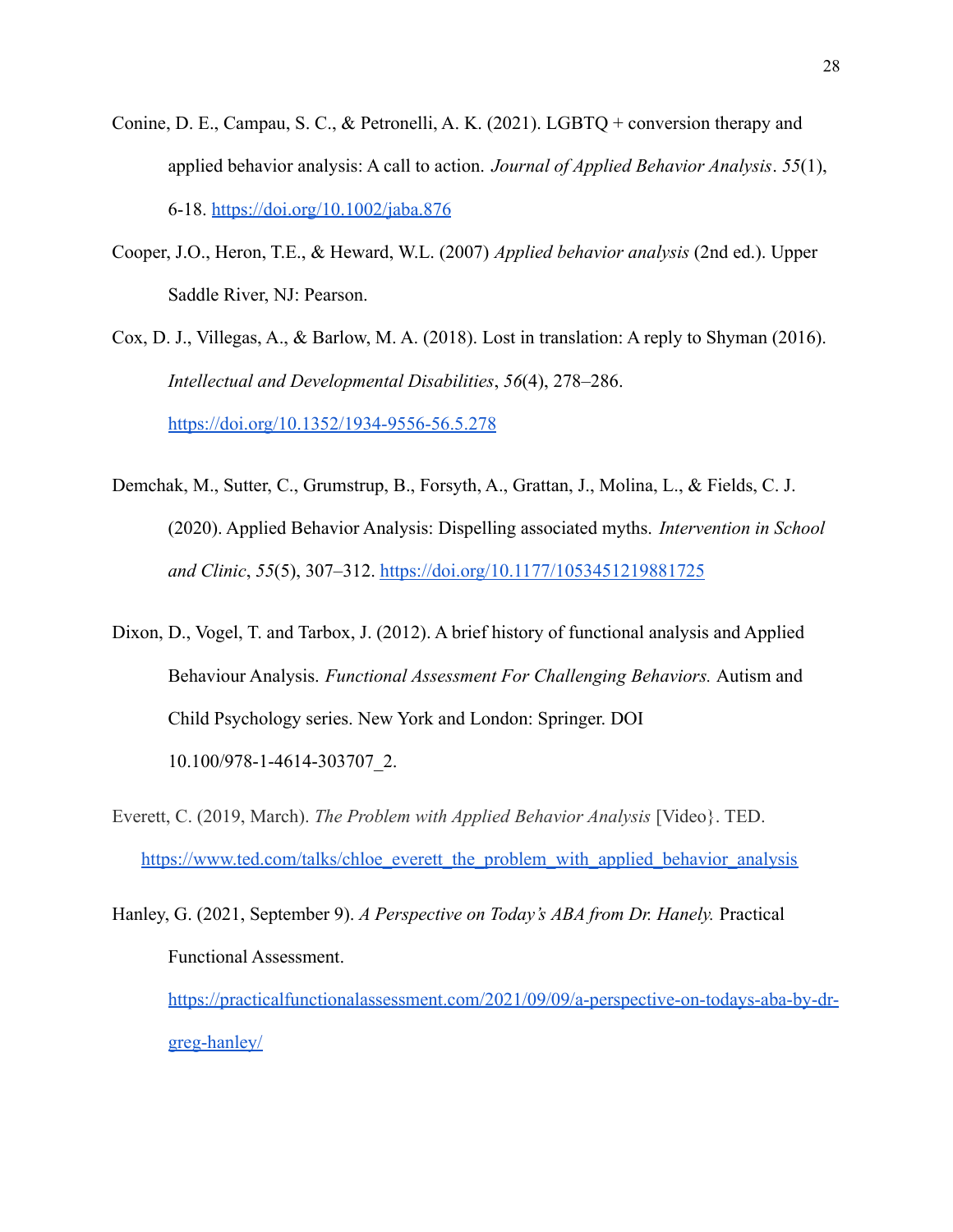- Hinline, P.N. (1980) The language of behavior analysis: Its community, its function, and its limitations. *Behaviorism, 8*, (67-86).
- Kapp, S.K. (2020). Autistic aommunity and the neurodiversity movement stories from the frontline (1st ed. 2020.). Springer Singapore : Imprint: Palgrave Macmillan.
- Kelly, M. P., Martin, N., Dillenburger, K., Kelly, A. N., & Miller, M. M. (2019). Spreading the news: history, successes, challenges and the ethics of effective dissemination*. Behavior Analysis in Practice*, *12*(2), 440–451. <https://doi.org/10.1007/s40617-018-0238-8>
- Kirkham, P. (2017). 'The line between intervention and abuse' autism and applied behaviour analysis. *History of the Human Sciences*, *30*(2), 107–126[.](https://doi.org/10.1177/0952695117702571)

<https://doi.org/10.1177/0952695117702571>

- Layle, Paige. (2021, July 16). *ABA Therapy is abuse: an autistic's thoughts on ABA: #StopTheShock* [Video]. YouTube. <https://www.youtube.com/watch?v=94sy4YrUGRk>
- Moore, J. (2017). Behaviorism. *The Psychological Record*, *61*(3), 449–463[.](https://doi.org/10.1007/BF03395771) <https://doi.org/10.1007/BF03395771>
- National Autistic Society (2019 March 22). *Warning: So-called cures and dogy interventions.* <https://www.autism.org.uk/advice-and-guidance/what-is-autism/so-called-cures>
- Normand, M. P., Dallery, J., & Slanzi, C. M. (2021). Leveraging applied behavior analysis research and practice in the service of public health. *Journal of Applied Behavior Analysis*, *54*(2), 457–483. <https://doi.org/10.1002/jaba.832>
- Pierce, W.D. & Cheney, C. D. (2013). Behavior Analysis and Learning (Fifth edition). Taylor and Francis.
- Rogers, S. J., Hayden, D., Hepburn, S., Charlifue-Smith, R., Hall, T., & Hayes, A. (2006). Teaching young nonverbal children with autism useful speech: A pilot study of Denver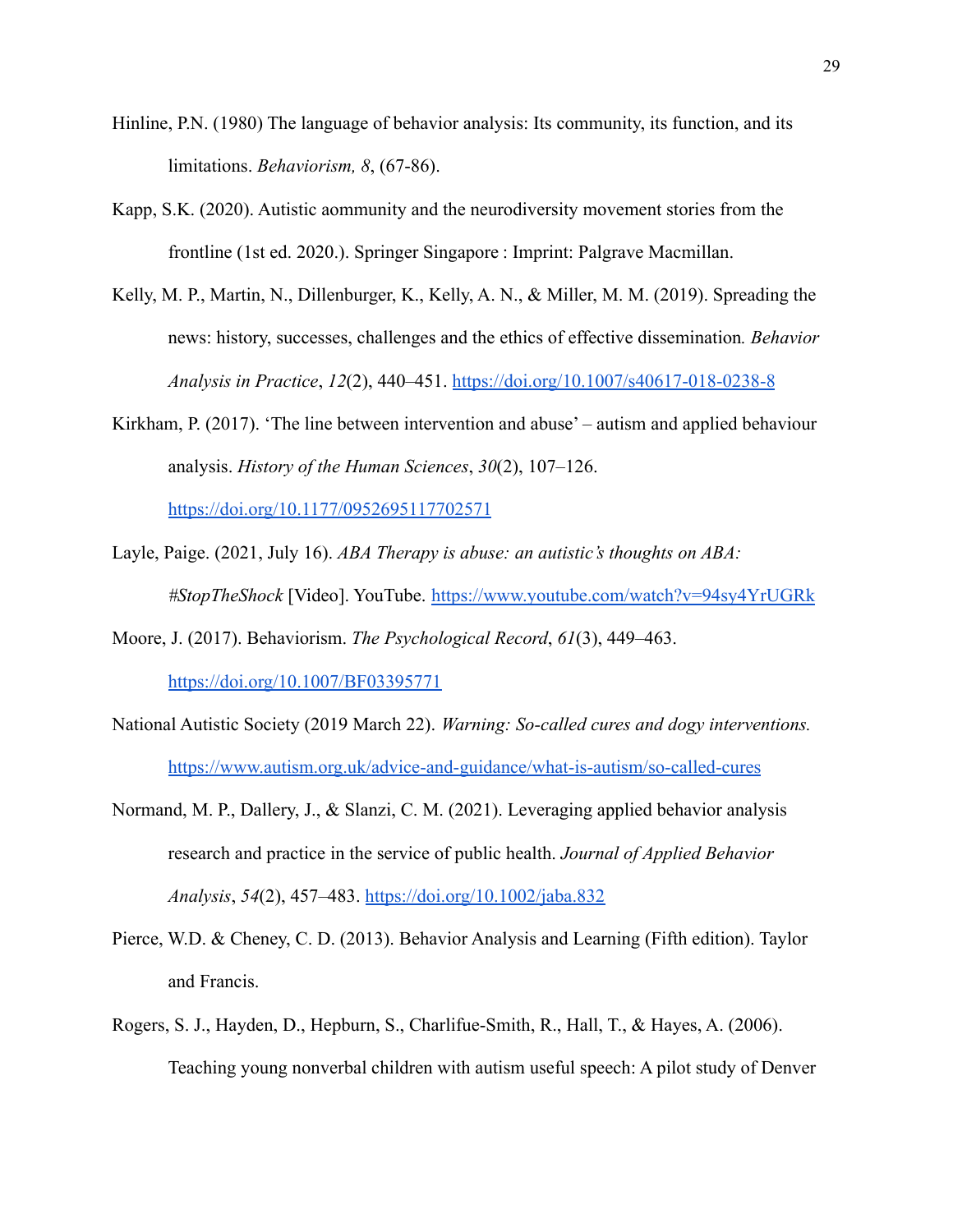model and PROMPT interventions. *Journal of Autism Developmental Disorders*, *36*, 1007-1024.

- Rutter, M. (1972). Childhood schizophrenia reconsidered. *Journal of Autism and Developmental Disorders* 2: 315-37.
- Sam, A., & AFIRM Team. (2016). *Discrete Trial Training.* Chapel Hill, NC: National Professional Development Center for Autism Spectrum Disorder, FPG Child Development Center, University of North Carolina. Retrieved from <http://afirm.fpg.unc.edu/discrete-trial-training>
- Sam, A., & AFIRM Team. (2015a). *Functional behavior assessment.* Chapel Hill, NC: National Professional Development Center for Autism Spectrum Disorder, FPG Child Development Center, University of North Carolina. Retrieved from <http://afirm.fpg.unc.edu/function-behavior-assessment>
- Sam, A., & AFIRM Team. (2015b). *Picture exchange communication system.* Chapel Hill, NC: National Professional Development Center for Autism Spectrum Disorder, FPG Child Development Center, University of North Carolina. Retrieved from <https://afirm.fpg.unc.edu/picture-exchange-communication-system>
- Sam, A., & AFIRM Team. (2015c). *Prompting.* Chapel Hill, NC: National Professional Development Center for Autism Spectrum Disorder, FPG Child Development Center, University of North Carolina. Retrieved from <https://afirm.fpg.unc.edu/prompting>
- Sam, A., & AFIRM Team. (2015d). *Reinforcement.* Chapel Hill, NC: National Professional Development Center for Autism Spectrum Disorder, FPG Child Development Center, University of North Carolina. Retrieved from <https://afirm.fpg.unc.edu/reinforcement>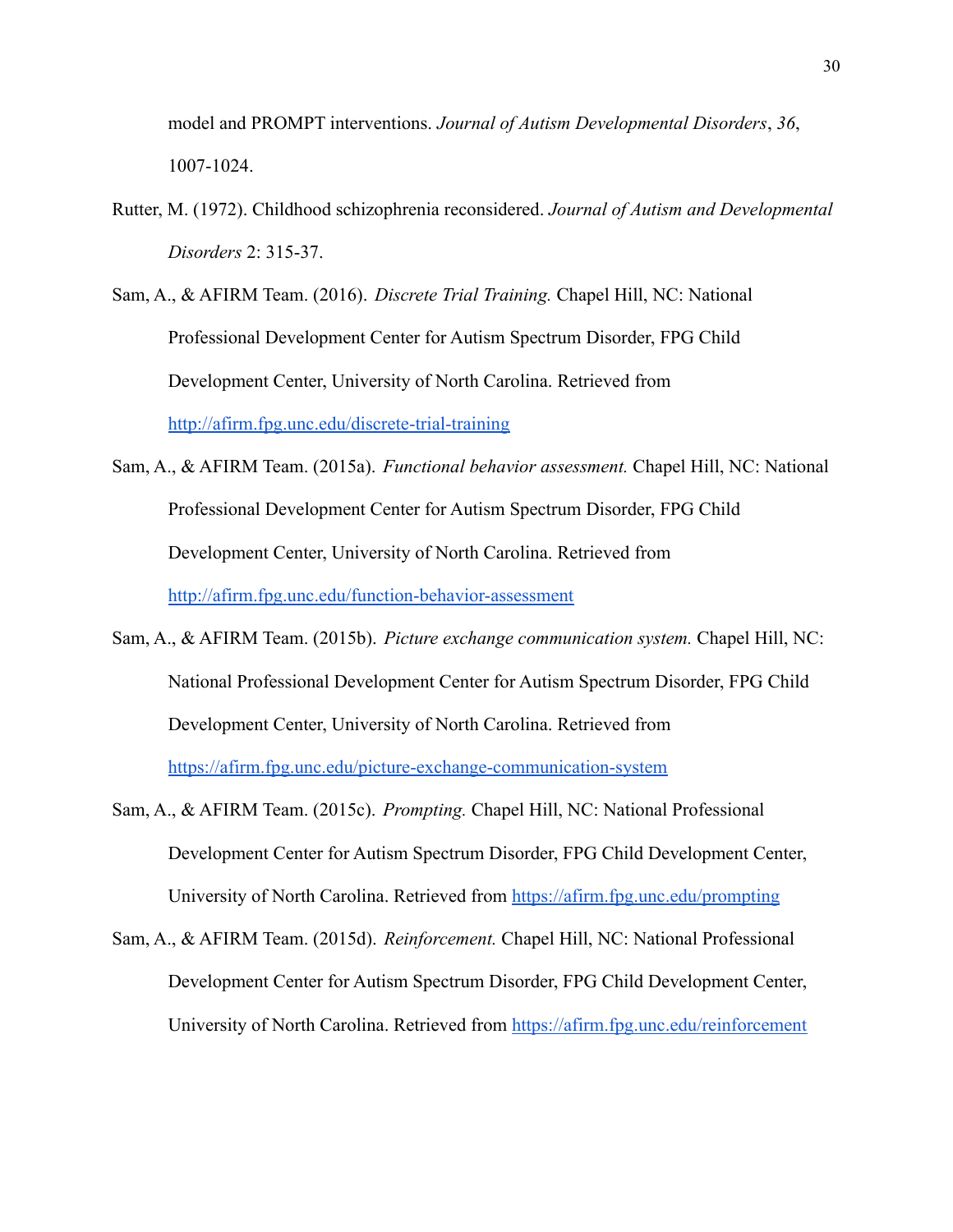Shyman, E. (2016). The reinforcement of ableism: Normality, the medical model of disability, and humanism in Applied Behavior Analysis and ASD *. Intellectual and Developmental Disabilities*, *54*(5), 366–376. <https://doi.org/10.1352/1934-9556-54.5.366>

Simpson, R. L. (2001). ABA and students with autism spectrum disorders. *Focus on Autism and Other Developmental Disabilities*, *16*(2), 68–71.

<https://doi.org/10.1177/108835760101600202>

- Steinbrenner, Hume, K., Odom, S. L., Morin, K. L., Nowell, S. W., Tomaszewski, B., Szendrey, S., McIntyre, N. S., Yücesoy-Özkan, S., & Savage, M. N. (2020). Evidence-Based Practices for Children, Youth, and Young Adults with Autism. The University of North Carolina at Chapel Hill, Frank Porter Graham Child Development Institute, National Clearinghouse on Autism Evidence and Practice Review Team.
- Suhrheinrich, J., Chan, J., Melgarejo, M. Reith, S., Stahmer, A., & AFIRM Team. (2018). *Pivotal response training*. Chapel Hill, NC: National Professional Development Center on Autism Spectrum Disorder, FPG Child Development Center, University of North Carolina. Retrieved from <http://afirm.fpg.unc.edu/Pivotal-response-training>
- Tesla, Harven. (2020, August 24). *Is ABA Abuse? My Experience As An Autistic ABA Therapist* [Video]. YouTube. <https://www.youtube.com/watch?v=EYNsOXJ7uls>
- Wilkenfeld, D. A., & McCarthy, A. M. (2020). Ethical concerns with Applied Behavior Analysis for autism spectrum "disorder." *Kennedy Institute of Ethics Journal*, *30*(1), 31–69[.](https://doi.org/10.1353/ken.2020.0000) <https://doi.org/10.1353/ken.2020.0000>
- Wong, C., Odom, S. L., Hume, K. A., Cox, A. W., Fettig, A., Kucharczyk, S., Brock, M. E., Plavnick, J. B., Fleury, V. P., & Schultz, T. R. (2015). Evidence-Based Practices for Children, Youth, and Young Adults with Autism Spectrum Disorder: A Comprehensive